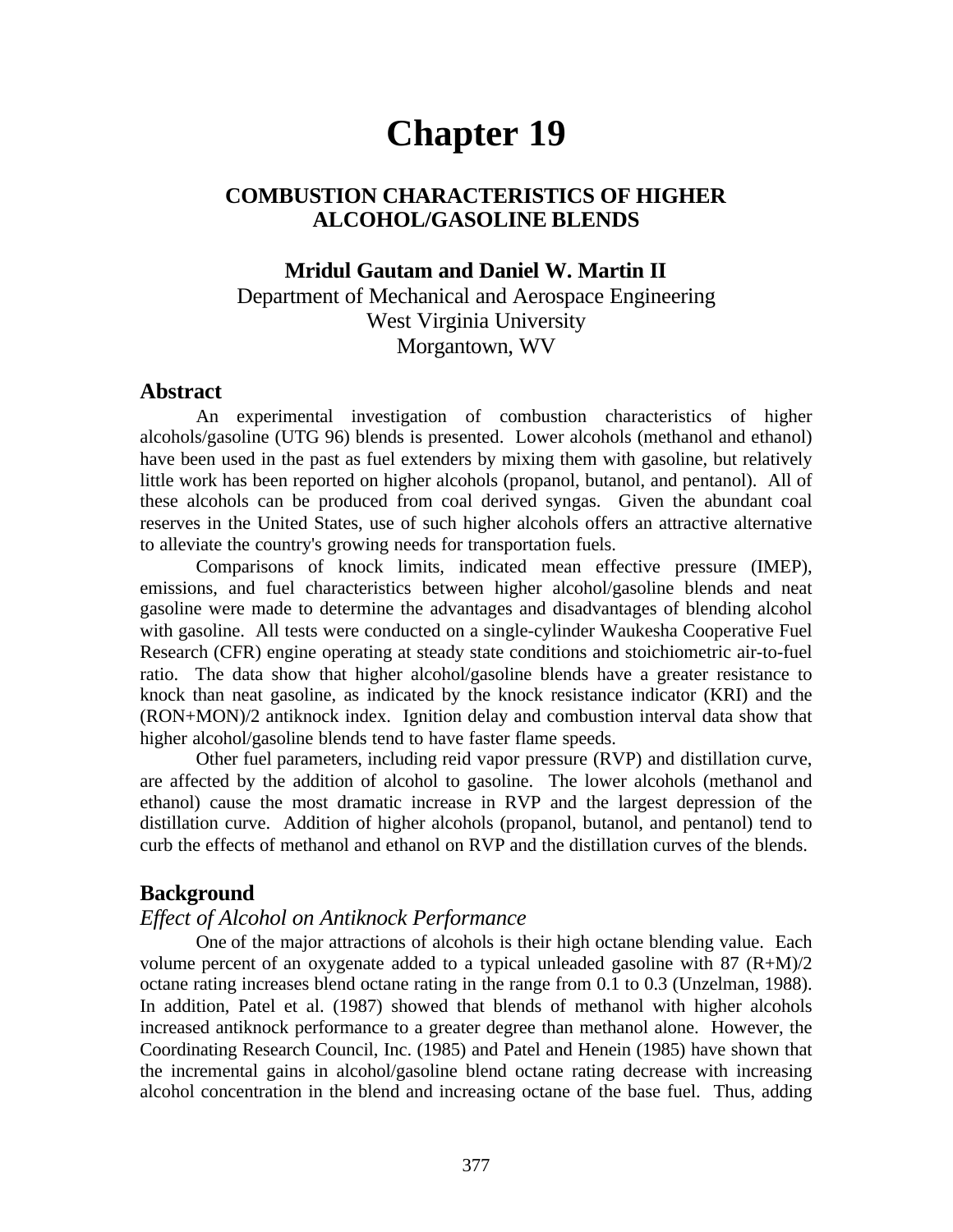alcohol to premium grade gasoline will not have as dramatic an effect on octane rating as adding alcohol to regular grade gasoline, and the change in octane rating with each volume percent addition of alcohol will become smaller. Further, as with most gasolines, oxygenated blends tend to have less knocking resistance at higher engine speeds. Brinkman et al. (1975) measured the research and motor octane numbers of methanol/gasoline blends using standard ASTM tests, as well as the road octane ratings at various engine speeds using the CRC Modified Borderline technique. Their findings showed that the road octane number, which is the octane rating of a fuel in an on-the-road vehicle, of methanol/gasoline blends decreased with increasing engine speed. However, the research and motor octane numbers,  $(R+M)/2$ , increased with increasing methanol in the blend, and the research octane number increased more drastically than the motor octane number with increasing methanol concentration. Their findings also highlighted the decreasing effect of methanol on octane number with increasing methanol concentration.

# *Alcohol Effects on Distillation, Cold Starting, and Vapor Lock*

Adding alcohols to gasoline depresses the boiling temperature of individual hydrocarbons. The lower alcohols cause significant reduction in the front end distillation temperatures, thus affecting primarily the first 50% evaporated. Lower molecular weight alcohols have the greatest effect on boiling point depression. Methanol causes the largest changes; its effects can be observed even when accompanied by a co-solvent. Higher molecular weight alcohols, such as tertiary butyl alcohol (TBA), propanol, butanol, and pentanol, exert smaller changes on the distillation characteristics.

General Motors Research compared the high temperature [26.7 $\rm ^{0}C$  - 32.2 $\rm ^{0}C$  (80 $\rm ^{0}F$  -90<sup>0</sup>F)] driveability and vapor lock performance of methanol blends using six cars with closed-loop fuel control systems: three cars had carburetors, two had throttle body injection, and one car was equipped with multi-port fuel injection (Yaccarino, 1985). Four blends were tested: 3% methanol, 7% methanol, 4.75% methanol with 4.75% TBA, and 8.2% methanol with 2.7% TBA (all percentages are given on volume basis). The blends were matched with two gasolines meeting ASTM specifications for volatility classes C and D, which are fuels designed for typical summer and transitional seasons in the Midwest and Northeastern U.S., respectively. Driveability demerits, which were issued based on hot engine restart, throttle response, and smoothness of engine performance, were greatest for two of the carbureted cars when the alcohol blends were used. The fuel injected cars, and surprisingly one of the carbureted vehicles, performed similarly on the blends and with the gasolines. In the matched volatility vapor lock tests, the carbureted vehicles also performed poorly, with the worst performance from blends containing the highest methanol concentrations. The poor performance of the carbureted cars, even though they had closed-loop control, was to be expected with the alcohol blends. This was due to the fact that carburetors operate at very low pressure differentials and are unable to compensate for volume effects of partially vaporized fuel. Fuel injection systems, on the other hand, can deliver fuel to the injectors at pressure as high as 379 KPa (55 psig) and provide much greater tolerance of volatile fuels than is attainable with carbureted systems.

The property of alcohol fuels that significantly reduces cold starting ability is the heat of vaporization. Alcohols require more heat to vaporize than a typical gasoline.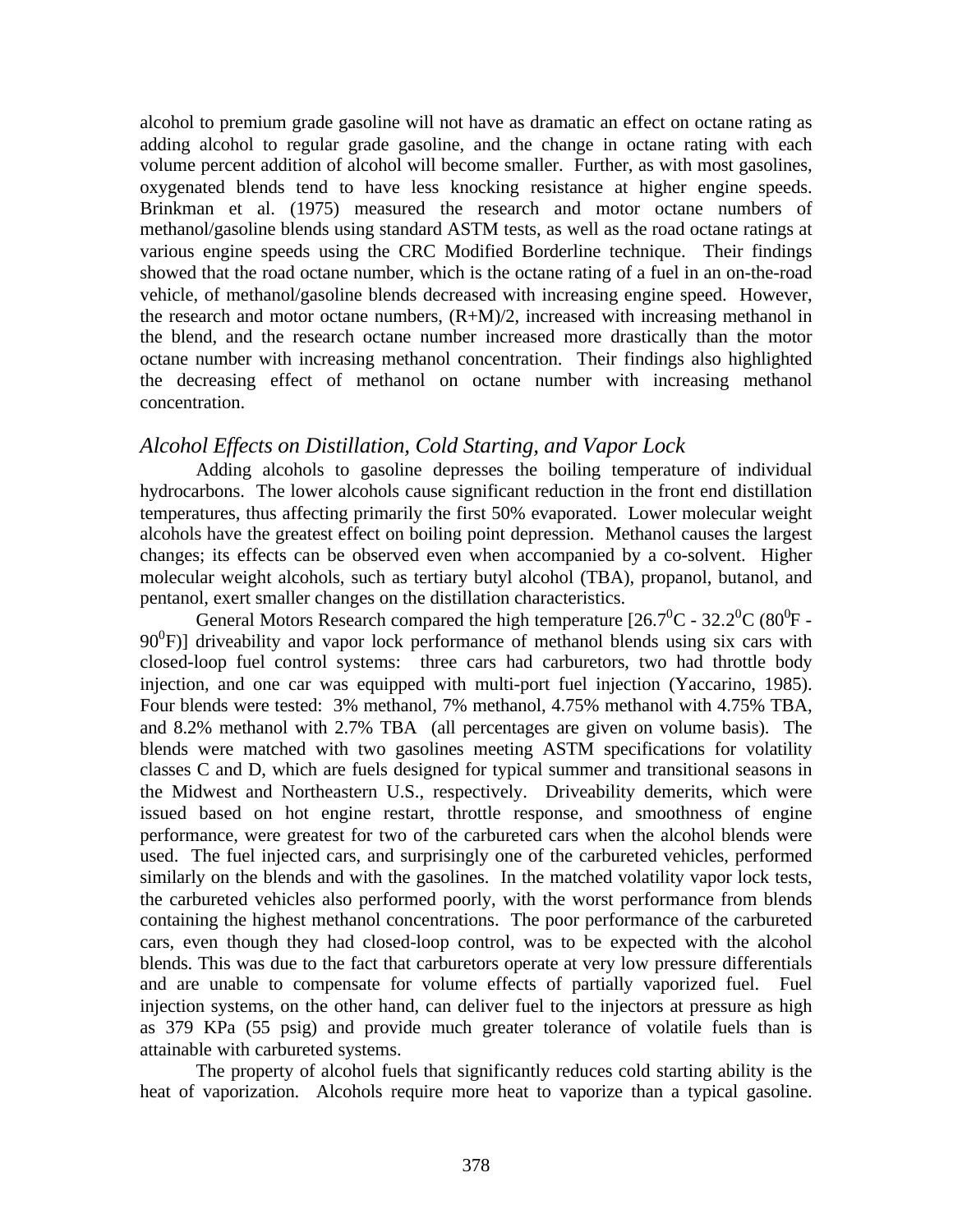Bardon et al. (1985) investigated engine response to this factor by measuring the mixture richness required for starting between temperatures of -40<sup>0</sup>C and 15.6<sup>0</sup>C (-40<sup>0</sup>F and  $60^0$ F). The starting performance of a gasoline with an RVP of 61.4 KPa (8.9 psi) was compared to a blend composed of the same gasoline splash-blended with 10% methanol by volume and an RVP of 80 KPa (11.6 psi). The starting performance was not improved with the high RVP blend and, at stoichiometric mixture ratios for each fuel, gasoline allowed the engine to be started at  $5^0C(41^0F)$  whereas the blend would not allow starting below 15<sup>0</sup>C (59<sup>0</sup>F). A 10% methanol blend matching the 61.4 KPa (8.9 psi) RVP gasoline was also made by removing volatile fractions from the base gasoline. With this blend, the engine would not start at temperatures below  $15^0C(59^0F)$  unless the mixture strength was enriched about 100% above the stoichiometric air-to-fuel of the blend. At -  $30^0C$  (-22<sup>0</sup>F), gasoline fueled engine could be started only when the mixture was approximately eight times richer than stoichiometric, but the blend with matched RVP required a mixture strength fourteen times richer than stoichiometric. Rich mixtures are always needed to start cold engines, because enough fuel must vaporize to form a combustible air/fuel mixture. Thus, these studies only demonstrate relative difficulties in starting characteristics, not whether an engine will start when fueled with a blend. The relative cold starting difficulties largely depend on the fuel delivery system. The fuel delivery system must be able to provide a rich enough mixture to allow starting with an alcohol/gasoline blend.

# *EPA Guidelines for Alcohol/Gasoline Blends*

The use of alcohols in unleaded gasoline must be approved by the EPA, which must ensure that emission control systems currently in place will not be affected. Thus, there are several EPA guidelines that have to be followed when blending alcohol with gasoline. The "substantially similar" ruling states that alcohol may be added to gasoline provided that the amount of oxygen in the blended fuel does not exceed 2.7% by mass. However, a number of specific proposals have been granted waivers allowing the use of alcohols in gasoline. The ruling followed throughout this research is the "DuPont Waiver." Adopted in January 1985, the DuPont Waiver allows for methanol up to 5.0% volume plus at least 2.5% volume co-solvent (ethanol, propanol, butanol, or pentanol) plus corrosion inhibitor, with maximum oxygen content 3.7% by weight.

# **Test Engine and Blends**

## *Test Engine*

 $\overline{a}$ 

The engine used in this research was the ASTM Cooperative Fuel Research engine manufactured by Waukesha Engine Division, Fuel Research Department, Dresser Industries, Waukesha, WI. The complete unit is known as the "ASTM-CFR Engine\*". The Waukesha Engine has been used by several other researchers in their investigation of combustion and emissions characteristics of alcohol fuels and blends (Patel et al., 1987; Hunwartzen, 1982; Harrington and Pilot, 1975; Ebersole and Manning, 1972).

The Waukesha Engine is a four stroke, single-cylinder, spark ignited, and variable compression ratio engine with specifications listed in Table 1. Engine power absorption

<sup>\*</sup> The "ASTM-CFR Engine" is also known as the "Waukesha CFR Engine" or simply the "Waukesha Engine"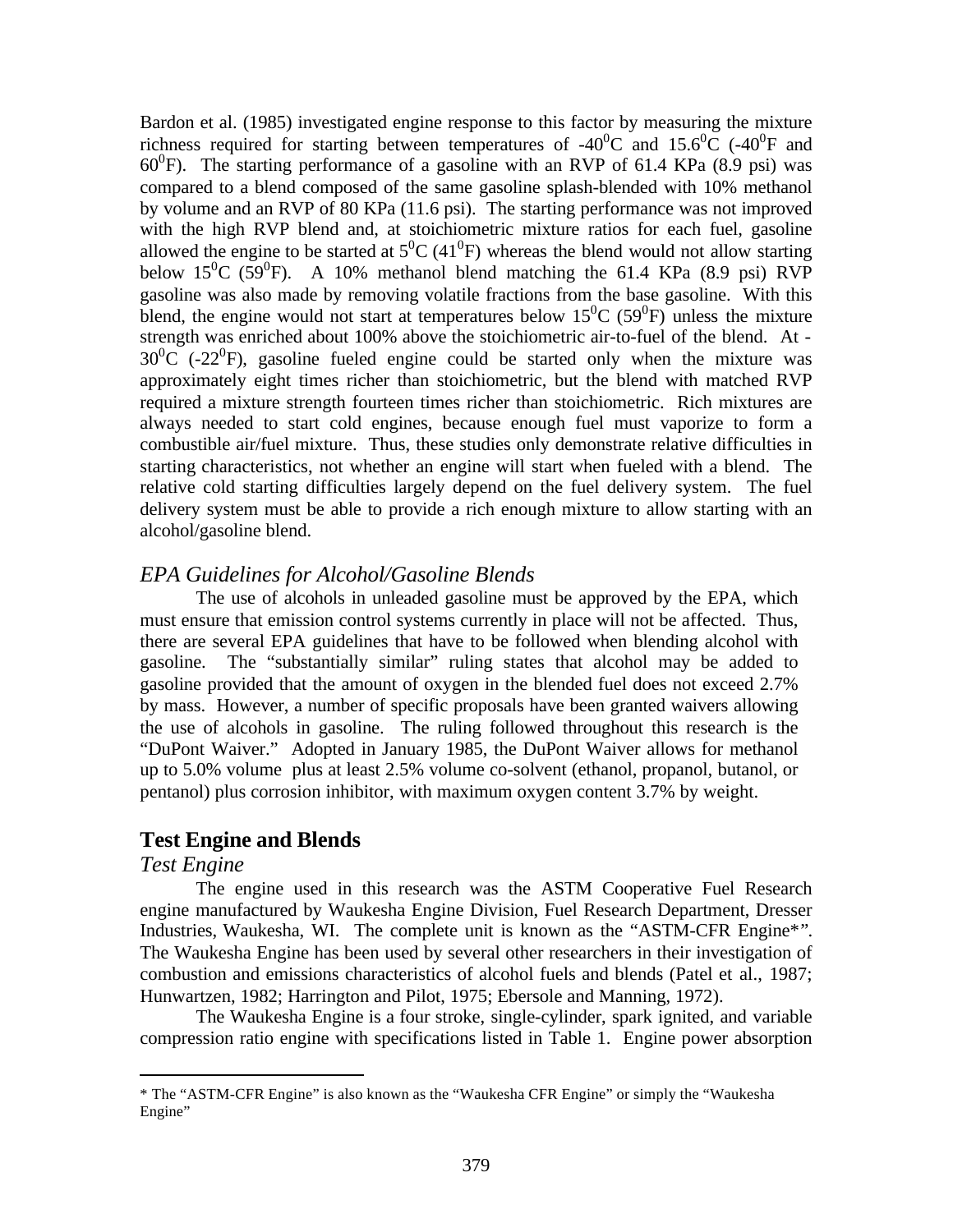and engine motoring capabilities were provided by a 1250 RPM, 3.7 kW (5 HP), 230 V DC dynamometer manufactured by Louis Allis Company, Milwaukee, WI. *Test Blends*

Six alcohol/gasoline blends were prepared for this research. As mentioned earlier, these blends followed the EPA DuPont Waiver for alcohol/gasoline blends. Each blend contained 90% (vol) Unleaded Test Gas 96 (UTG 96) from Phillips 66, and 10% (vol) alcohol. The alcohol component of the blends consisted of methanol, ethanol, propanol, butanol, and pentanol (see Table 3.2 for properties of the individual alcohols and UTG 96). While the total concentration was kept constant, the concentrations of individual alcohols in the mix were varied. This was done so that the effect of the individual alcohols, not the total alcohol, could be investigated. In order to decide on the concentrations of the various alcohols in the test blends, extensive tables were made which varied the concentrations of the different alcohols. Table 3 lists the volumetric composition and oxygen content of the six test blends. In addition, the net heat of combustion for each of the six test blends is given in Table 4.

| Type                                     | Water cooled-4 cycle                                                                             |
|------------------------------------------|--------------------------------------------------------------------------------------------------|
| <b>Bore and Stroke</b>                   | 8.26 cm x 11.43 cm (3.250 in x 4.500 in)                                                         |
| <b>Cylinder Swept Volume</b>             | 611.7 cm <sup>3</sup> (37.331 in <sup>3</sup> )                                                  |
| <b>Compression Ratio</b>                 | 4 to 16                                                                                          |
| Combustion Chamber Volume (at TDC)       | 176.7 cm <sup>3</sup> to 40.8 cm <sup>3</sup> (10.784 in <sup>3</sup> to 2.489 in <sup>3</sup> ) |
| Connecting Rod Length (center-to-center) | 25.40 cm (10.000 in)                                                                             |
| Piston Rings (number)                    | 5 total (4 compression, 1 oil control)                                                           |
| Ignition System                          | Spark (coil-points-Champion D16 spark plug)                                                      |
| Weight of Engine (approximate)           | 399 kg (880 lb)                                                                                  |
| Weight of Complete Unit (approximate)    | 1247 kg (2750 lb)                                                                                |

**Table 1 - Waukesha Engine Specifications**

| Property                             | <b>UTG 96</b>                            | Methanol                | Ethanol                           | Propanol                          | <b>Butanol</b>                   | Pentanol                          |
|--------------------------------------|------------------------------------------|-------------------------|-----------------------------------|-----------------------------------|----------------------------------|-----------------------------------|
| Chemical Formula                     | C <sup>8</sup> H <sub>15</sub> (Typical) | <b>CH<sub>3</sub>OH</b> | C <sub>2</sub> H <sub>5</sub> OHI | C <sub>3</sub> H <sub>7</sub> OHI | C <sub>4</sub> H <sub>P</sub> OH | C <sub>5</sub> H <sub>11</sub> OH |
| Molecular Weight                     | 111.21                                   | 32.04                   | 46.07                             | 60.10                             | 74.12                            | 88.15                             |
| Oxygen Content, wt. %                | 0.00                                     | 49.93                   | 34.73                             | 26.62                             | 21.59                            | 18.15                             |
| Stoichiometric A/F                   | 14.51                                    | 6.43                    | 8.94                              | 10.28                             | 11.12                            | 11.68                             |
| Specific Gravity                     | 0.7430                                   | 0.7913                  | 0.7894                            | 0.8037                            | 0.8097                           | 0.8148                            |
| Boiling Point, C (F)                 | 34-207 (94-405)                          | 65 (149)                | 78.3 (173)                        | 82.2 (180)                        | 82.7 (181)                       |                                   |
| RVP, KPa (psi)                       | 61.4(8.9)                                | 32.4(4.7)               | 19.3 (2.8)                        | 9.0(1.3)                          | 18.6 (2.7)                       |                                   |
| Net Ht. of Comb., kJ/L (BTU/gal)     | 31,913 (114,500)                         | 15,887 (57,000)         | 21,183 (76,000)                   | 23,970 (86,000)                   |                                  | 25,921 (93,000) 26,200 (94,000)   |
| Lat. Ht. of Vaporiz., kJ/L (BTU/gal) | 223 (800)                                | 920(3.300)              | 725 (2.600)                       | 585 (2.100)                       | 474 (1.700)                      | 251 (900)                         |
| <b>RON</b>                           | 96.5                                     | 112                     | 111                               | 112                               | 113                              |                                   |
| <b>MON</b>                           | 87.2                                     | 91                      | 92                                |                                   |                                  |                                   |

**Table 2 - Properties of Pure Alcohols and UTG 96 (Bata et al., 1989; Dorn et al., 1986; Dean, 1992; and Phillips 66, 1995)**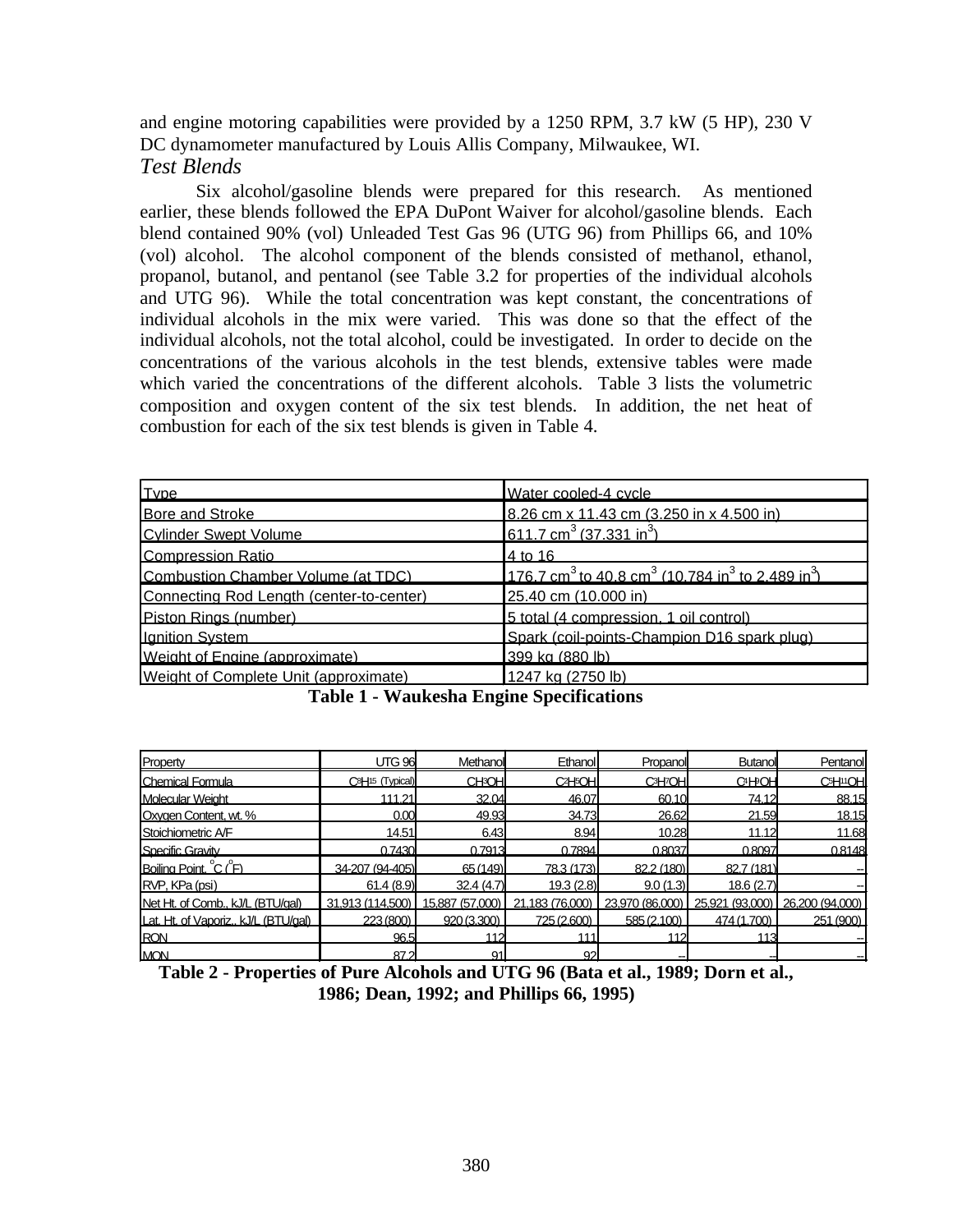|                 | Volume Percentage of |          |          |          | % Volume       | % wt. Oxygen |          |          |
|-----------------|----------------------|----------|----------|----------|----------------|--------------|----------|----------|
| <b>Blend No</b> | LITG 96              | Methanol | Fthanol  | Propanol | <b>Butanol</b> | Pentanol     | Alcohols | in Blend |
|                 | 90.00%               | 0.60%    | 2.07%    | 4.80%    | 2.40%          | 0.13%        | 10.00%   | 3.03%    |
|                 | 90.00%               | 0.60%    | 0.22%    | 4.80%    | 2.40%          | 1.98%        | 10.00%   | 2.72%    |
| 2.              | 90.00%               | 2.00%    | 2.00%    | 3.00%    | 2.88%          | 0.12%        | 10.00%   | 3.34%    |
|                 | 90.00%               | $2.00\%$ | $2.00\%$ | $3.00\%$ | 0.12%          | 2.88%        | 10.00%   | 3.24%    |
|                 | 90.00%               | 3.24%    | 2.40%    | 2.76%    | 0.13%          | 1.47%        | 10.00%   | 3.70%    |
|                 | 90.00%               | 3.04%    | 2.40%    | 2.96%    | 1.47%          | 0.13%        | 10.00%   | 3.70%    |

**Table 3 - Volumetric Composition and Oxygen Content of the Test Blends**

| <u>Blend ID</u> | kJ/ka |       |
|-----------------|-------|-------|
| <b>UTG 96</b>   | 42912 | 18448 |
| Blend 1         | 42751 | 18379 |
| Blend 2         | 42744 | 18376 |
| Blend 3         | 42779 | 18391 |
| Blend 4         | 42798 | 18399 |
| Blend 5         | 42828 | 18412 |
| Blend 6         | 42821 | 18409 |

**Table 4 - Net Heat of Combustion of the Six Test Blends and UTG 96**

# **Instrumentation**

#### *Overview*

Figure 1 illustrates the instrumentation that was installed on the Waukesha Engine to monitor the engine operating parameters and the in-cylinder pressure history. The voltage output from a given sensor was related to the engineering parameter via the calibration information either given by the manufacturer of the particular sensor or generated in the laboratory. Some of the sensors required an "excitation" voltage, so a system of power supplies was constructed to provide the necessary power for the sensors. A 5-volt, a 10-volt, and a 15-volt power supply were used in the power system. Once all the sensors were installed, the voltages output by the sensors were read by an A/D data acquisition board installed in an IBM PC driven by a BASIC 7 program.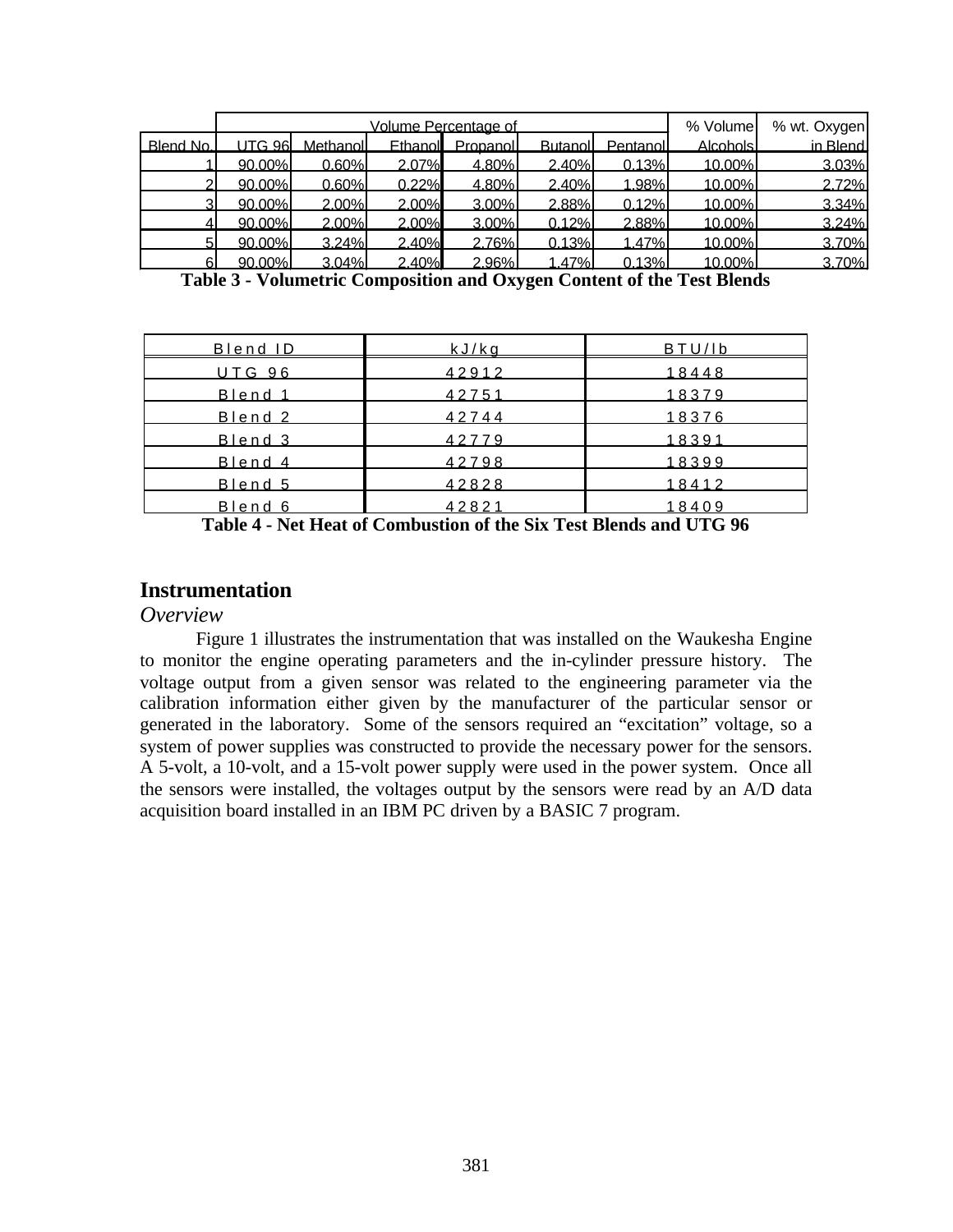

**Figure 1 - Schematic of Waukesha Engine Instrumentation**

# *Cylinder Pressure History*

In order to evaluate the combustion characteristics (knock intensity, heat release, ignition delay, and burn time) of the alcohol/gasoline blends, a system was developed to capture the in-cylinder pressure history. The system consisted of a piezoelectric pressure transducer, charge amplifier, and power supply was installed on the Waukesha Engine. Piezoelectric pressure transducers contain a piezoelectric crystal, which develops a charge that is proportional to the force acting on the crystal. Then, a charge amplifier converts the induced charge on the crystal into a readable voltage. The high temperatures inside the combustion chamber and in the cylinder head where the pressure transducer was installed, made it imperative to use a water-jacketed transducer. This was necessary for two reasons: (1) piezoelectric pressure transducers experience drift in the output signal with changing temperature and (2) excess heat can destroy a piezoelectric pressure transducer.

# **Data Acquisition**

## *Overview*

With all the necessary transducers in place, a data acquisition system was developed to acquire and archive the test data. An RTI-835L data acquisition board from Analog Devices, which has 16 analog input channels and two digital I/O channels, was used to interface the transducers with a dedicated computer. The board was driven by means of data acquisition software developed in BASIC 7. The board was also capable of timing analog input operations with external events via triggering and pacing. The software used for driving the RTI-835L board employed a BASIC 7 software package from Analog Devices, which is a collection of subroutines that make the board perform its various functions.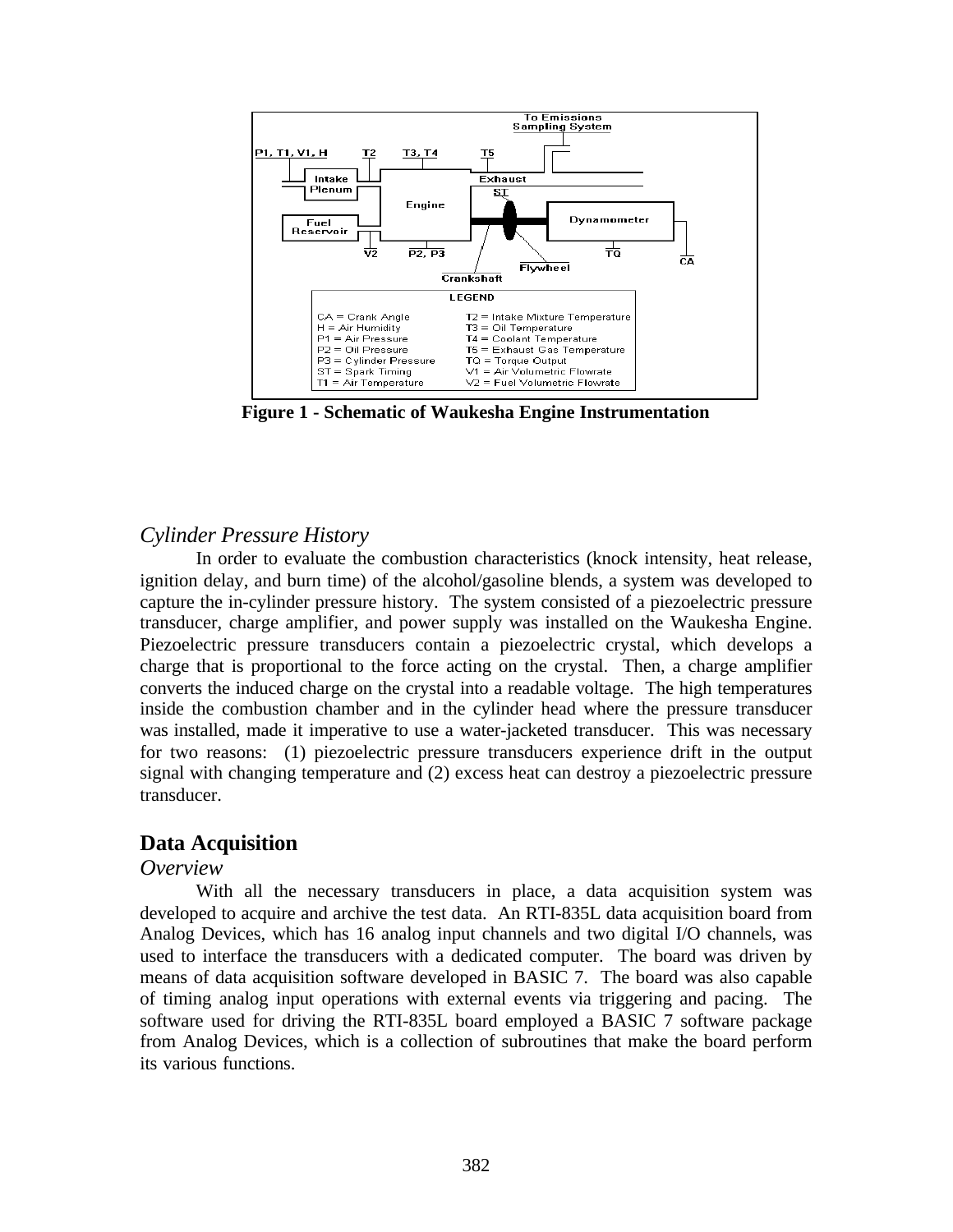## *Engine Operating Conditions*

The voltage signals from various transducers monitoring the engine operating conditions were supplied to the data acquisition board via the analog input channels. One exception was the engine speed. Engine speed was monitored by measuring the frequency of the square wave coming from the crankshaft encoder. The data acquisition board has a counter/timer channel, which is part of the digital I/O section of the board, that can be set up to measure the frequency of an incoming signal. Once the transducers were wired into the data acquisition board, the appropriate subroutines were called from the software package to read the voltages and frequencies coming from the sensors. The calibration information was programmed into the software so that the incoming voltages and frequencies could be converted into corresponding engineering parameters.

The engine operating conditions were monitored and recorded during the blend testing program. All the measured parameters were displayed, in engineering units, on the video monitor.

# *Cylinder Pressure History*

Although the instrumentation for measuring in-cylinder pressures operates in a manner that is similar to the other sensors (that is, converting pressure into a voltage), the initiation of pressure data acquisition had to be indexed with respect to the crank angle. Crank angle resolved in-cylinder pressure measurements (in-cylinder pressure vs. crank angle) were needed for combustion calculations. This was accomplished by a triggered and paced analog input operation. The indexing signal from a cycle position sensor was connected to the external trigger port of the data acquisition board. Thus, the data acquisition operation on the cylinder pressure history was "triggered" by the indexing signal, and the first pressure data point captured would be at the cycle position pre-set by the cycle position sensor. To keep track of the crank angle throughout the rest of the cylinder pressure data acquisition operation, the signal from the crank angle sensor was led into the external pacer port of the data acquisition board. Every fall in the crank angle signal (every half degree of rotation of the crankshaft) would result in an A/D converter command in the data acquisition board. Thus, each pressure data point would be half a degree apart.

The dual use of the crank angle sensor, both as an engine speed sensor and as an external A/D pacer, required the design and construction of an interface. The signal from the crank angle sensor could not be wired into both the frequency measurement port and the external pacer port at the same time due to the limitations of the data acquisition board. Thus, the interface had to be designed so that the signal from the crank angle sensor could be switched between the frequency measurement port and the external pacer port. The interface used signals from the digital output section of the data acquisition board to determine which port the crank angle sensor signal would go to. Thus, the path of the crank angle signal could be controlled from within the data acquisition program. In addition, the interface contained LEDs that indicated when power was available from the 5V, 10V and 15V power supplies, and it also indicated the routing of the crank angle sensor signal via LEDs.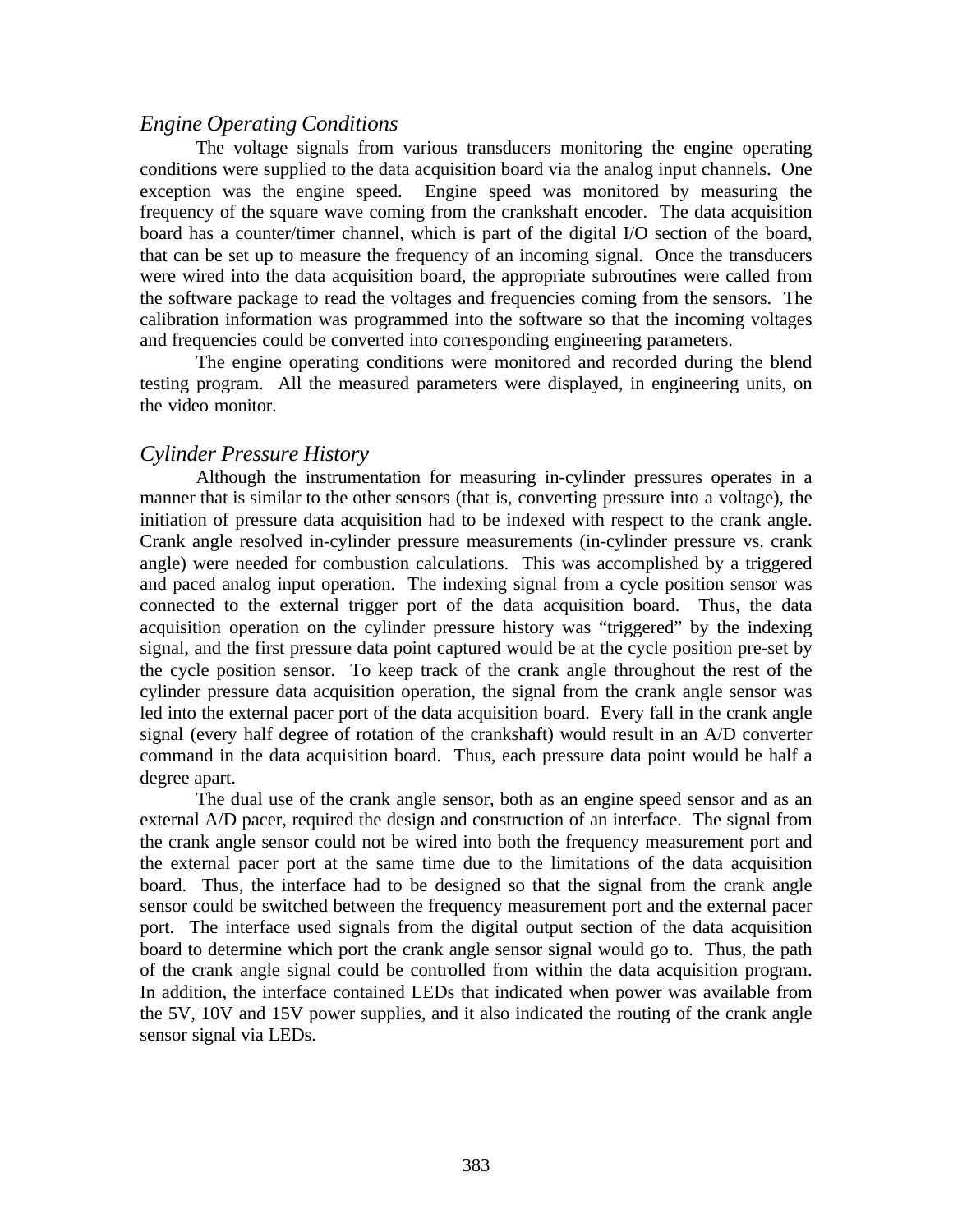#### *Other Blend Properties*

In addition to the combustion and performance characteristics of the blends that were studied on the Waukesha engine tests, the physical and chemical properties of the blends were also studied. These properties include the ASTM D-86 distillation curves, hydrocarbon types, net heat of combustion, Reid vapor pressure, research octane number, and motor octane number. These blend parameters were measured and reported by Core Laboratories, Long Beach, Ca, on a contract basis. Data obtained from Core Laboratories was assured to be in compliance with NIST standards and test procedures.

### **Data Analysis**

#### *Knock Analysis*

Knock is an undesirable mode of combustion that originates spontaneously and sporadically in the engine, producing sharp pressure pulses associated with a vibratory movement of the charge and the characteristic sound from which the phenomenon derives its name (Oppenheim, 1988. Knock is associated with an abrupt increase in pressure (large positive curvature) followed by an unusually sharp pressure peak (large negative curvature) and oscillating pressure (many changes in curvature). Since curvature is the second derivative of a signal, a rapid change in curvature would be associated with a large amplitude of the third derivative of the pressure trace. Thus, the maximum amplitude of the third derivative of the pressure trace could be considered as a knock indicator (Checkel and Dale, 1986; Puzinauskas, 1992).

The value of the knock indicator that distinguishes a knocking cycle from a nonknocking cycle will be called the critical knock indicator (CKI). Currently, there is no standard for the value of the CKI; its value is arbitrary and based on experience with the engine and equipment used (Checkel and Dale, 1986). Therefore, several tests were done to determine a reasonable value for the CKI. These tests involved running the Waukesha engine on a stoichiometric mixture of UTG96, at a low compression ratio with no audible knock and spark timing of  $15^0$  BTDC. Then, the compression ratio was increased in increments of 0.1 until heavy audible knock occurred. At each compression ratio, 50 cylinder pressure traces were captured, and the severity of audible knock was noted. After studying the pressure traces for knock characteristics (sharp pressure rise, sharp pressure peak, and pressure oscillations), analyzing the first and third derivatives of those pressure traces, and comparing the pressure data with audible knock observations, a CKI of 344.7 KPa/degree<sup>3</sup> (50 psi/degree<sup>3</sup>) was chosen. The first derivative was calculated numerically using a four-point central difference, Eq. 1, and the third derivative was calculated numerically using a 6-point central difference, Eq. 2 (Chapra and Canale, 1988):

$$
f'(x_i) = \frac{-f(x_{i+2}) + 8f(x_{i+1}) - 8f(x_{i-1}) + f(x_{i-2})}{12h}
$$
 (1)

$$
f'''(x_i) = \frac{-f(x_{i+3}) + 8f(x_{i+2}) - 13f(x_{i+1}) + 13f(x_{i-1}) - 8f(x_{i-2}) + f(x_{i-3})}{8h^3}
$$
 (2)

Where:  $h =$  distance between data points  $x_i$ 

Figures 2 - 4 illustrate how the knock indicator changes with increasing knock intensity, and how the pressure curve begins to show definite signs of knock around a knock indicator of 344.7 KPa/degree<sup>3</sup> (50 psi/degree<sup>3</sup>). In addition, the first derivatives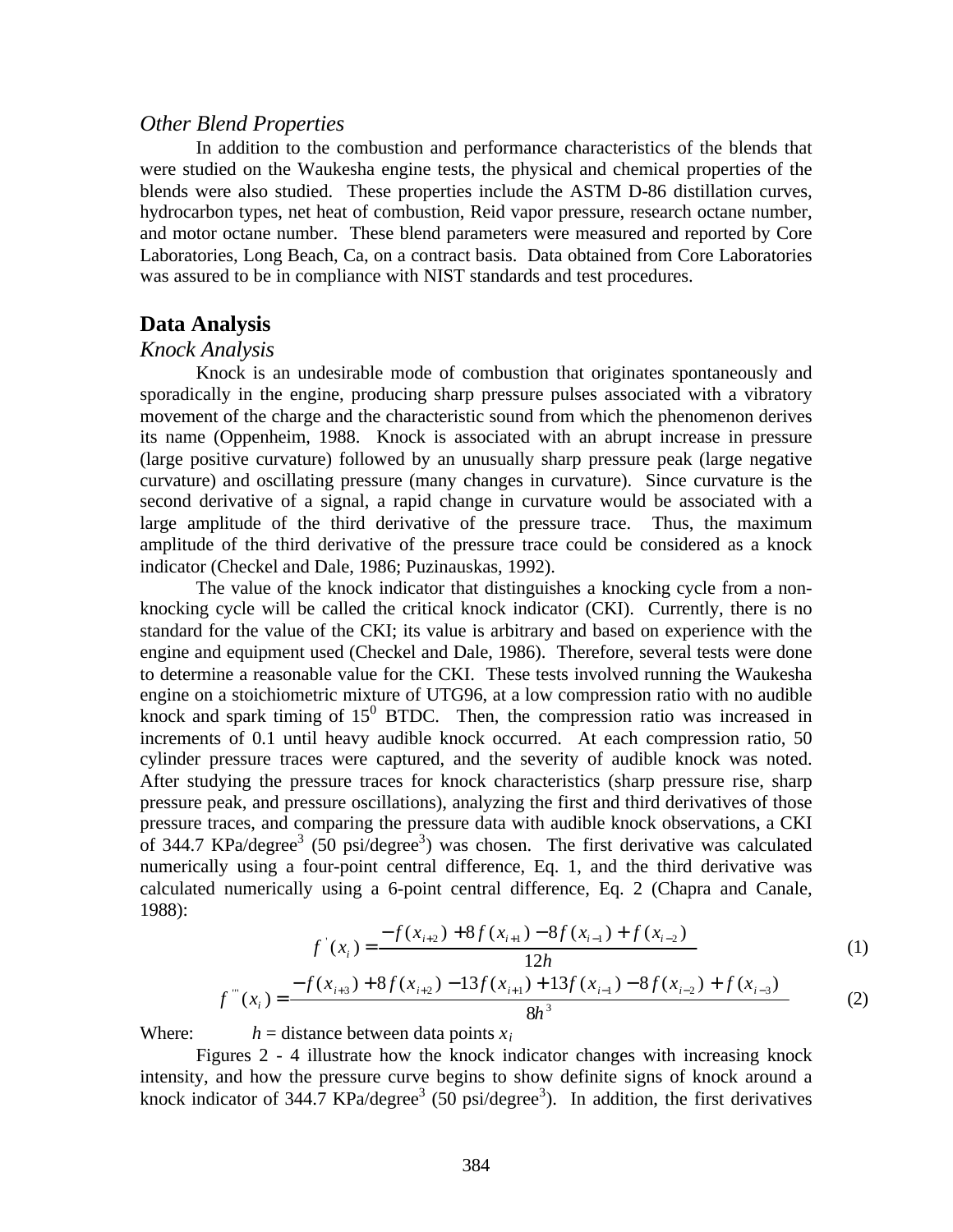are also shown to illustrate the spike that occurs with a sharp pressure peak, which is an indication of knock. Further examination of cylinder pressure data taken from the alcohol/gasoline blends also verified that a CKI of  $344.7$  KPa/degree<sup>3</sup> (50 psi/degree<sup>3</sup>) was a valid choice.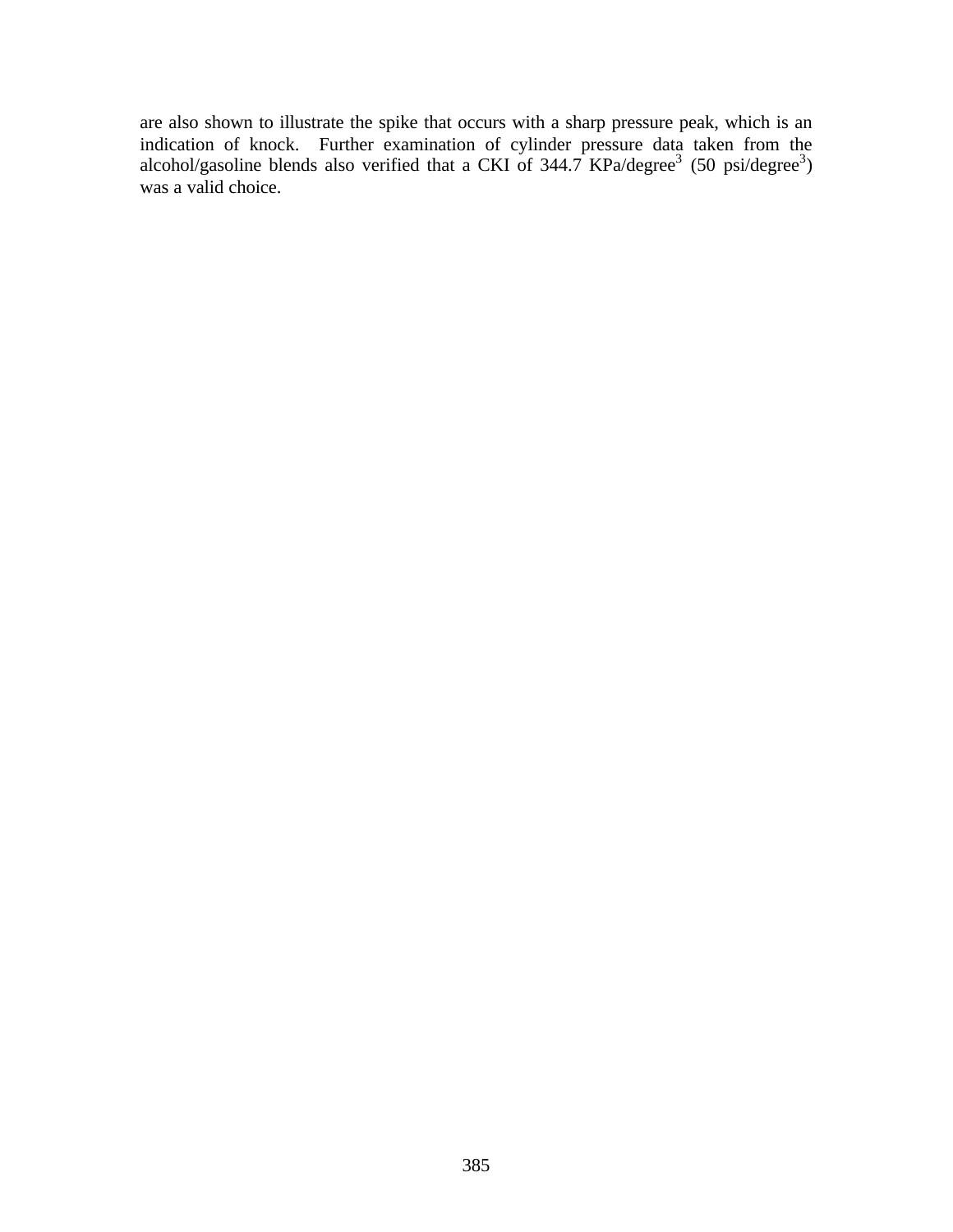

**Figure 2 - Pressure trace and derivatives with a knock indicator of 145 KPa/degree<sup>3</sup> (21 psi/degree<sup>3</sup> )**



**Figure 3 - Pressure trace and derivatives with a knock indicator of 345 KPa/degree<sup>3</sup> (50 psi/degree<sup>3</sup> )**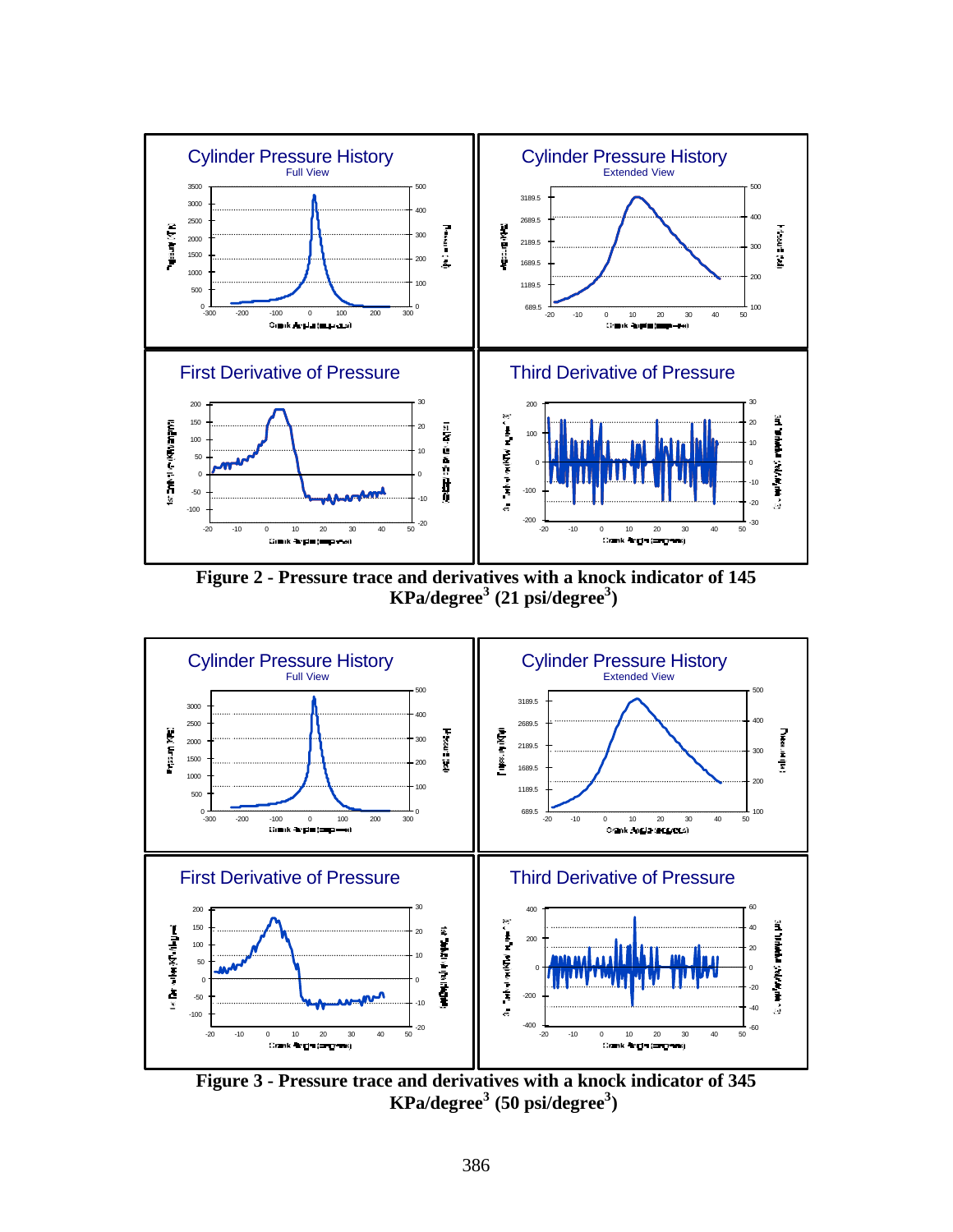

**Figure 4 - Pressure trace and derivatives with a knock indicator of 1420 KPa/degree<sup>3</sup> (206 psi/degree<sup>3</sup> )**

In determining the knock limiting compression ratio (KLCR) for a particular blend at a particular spark timing, 50 pressure traces obtained via the data acquisition procedure were analyzed. The data reduction program calculated the third derivatives of the pressure traces and then kept track of how many of the 50 traces exceeded the CKI. The KLCR was set to the compression ratio (CR) immediately preceding the CR where more than 20% of the pressure curves exceeded the CKI. In other words, the KLCR is the CR corresponding to a particular spark timing where as many as 20% of the cycles are allowed to exceed the CKI, but not more than 20%. The reason for doing this was the cycle to cycle variation. Since the CKI of 344.7  $KPa/degree<sup>3</sup>$  (50 psi/degree<sup>3</sup>) identified light knock, there may be a few cycles which showed light knock, but the majority of the cycles were not knocking . Under these conditions, the engine was still running normally.

#### *Indicated Mean Effective Pressure*

Indicated mean effective pressure (IMEP) is a measure of the work done by the gas on the piston per unit volume of the cylinder per mechanical cycle. This allows for the comparison of engines of different sizes, because the size of the engine is scaled out. The IMEP can be calculated from a known pressure vs. volume history inside the cylinder. There are two kinds of IMEP: gross IMEP and net IMEP. Net IMEP refers to the work throughout the intake, compression, expansion, and exhaust strokes, while the gross IMEP refers only to the work during the compression and expansion strokes. All further references to IMEP shall designate the gross IMEP.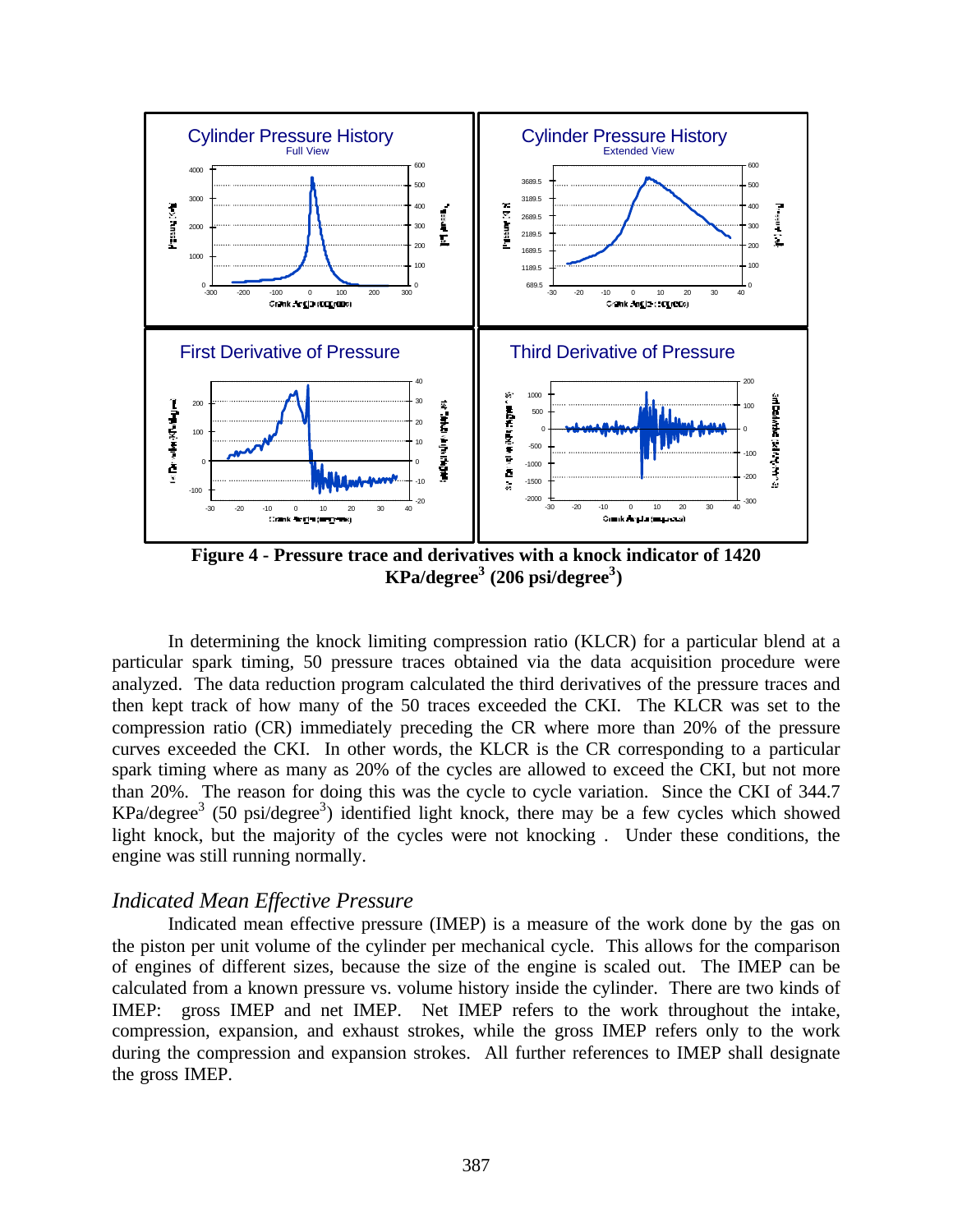The IMEP is the net result of the positive work done by the expansion process and the negative work done through the compression stroke. IMEP is calculated by integrating the pressure-volume curve inside the cylinder and dividing by the cylinder swept volume:

$$
IMEP = \frac{1}{\mathbf{p} \mathbf{B}^2 S} \int_{1}^{2} P \ dV \tag{3}
$$

Where: Point  $1 = BDC$  before the compression stroke Point  $2 = BDC$  after the expansion stroke  $B =$  cylinder bore *S* = piston stroke

Since the crank angle resolved cylinder pressure was measured directly during testing, the integral could be numerically calculated from the experimental data. Using the numerical trapezoidal integration method, Eq. 3 becomes: BDC after

$$
IMEP = \frac{1}{\mathbf{p}B^2 \mathbf{S}} \sum_{i=\text{BDC before}}^{\text{BDC after}} \frac{1}{2} \Big( P_{i+1} + P_i \Big) \Big( V_{i+1} - V_i \Big) \tag{4}
$$

Volume inside the cylinder can be calculated from crank angle via Eq. 5 (Stone, 1994):

$$
V = V_{TDC} + \frac{\mathbf{p}B^2}{4} \left\{ \frac{S}{2} (1 - \cos \mathbf{q}) + l - \sqrt{l^2 - \frac{S^2}{4} \sin^2 \mathbf{q}} \right\}
$$
(5)

Where:

Where:  $V_{TDC}$  = volume at top dead center

*q* = crank angle measured from TDC

 $l =$  connecting rod length

#### *Heat Release*

The analysis of heat release from the combustion of the air/fuel mixture inside the cylinder of an internal combustion engine provides information on the amount of heat that should be added to the cylinder contents in order to produce the measured pressure variations. With known pressure vs. crank angle data for a particular engine, the rate of heat release from combustion can be calculated from ideal gas principles and thermodynamics. The net rate of heat release can be calculated from the following equation (for a detailed derivation of this equation, refer to Martin II, 1997)

$$
\frac{dQ_{HR}^{N}}{d\boldsymbol{q}} = \frac{V_{q}}{(\boldsymbol{g}-1) \Delta \boldsymbol{q}} \left( P_{q} - P_{q-\Delta q} \left[ \frac{V_{q-\Delta q}}{V_{q}} \right]^{\boldsymbol{g}} \right)
$$
\n
$$
\frac{dQ_{HR}^{N}}{d\boldsymbol{q}} = \text{the net heat release rate } \left( \frac{\text{BTU}}{\text{degree}} \right)
$$
\n
$$
P_{q} = \text{measured pressure at crash angle } \boldsymbol{q}
$$
\n
$$
V_{q} = \text{cylinder volume at crash angle } \boldsymbol{q}
$$
\n(6)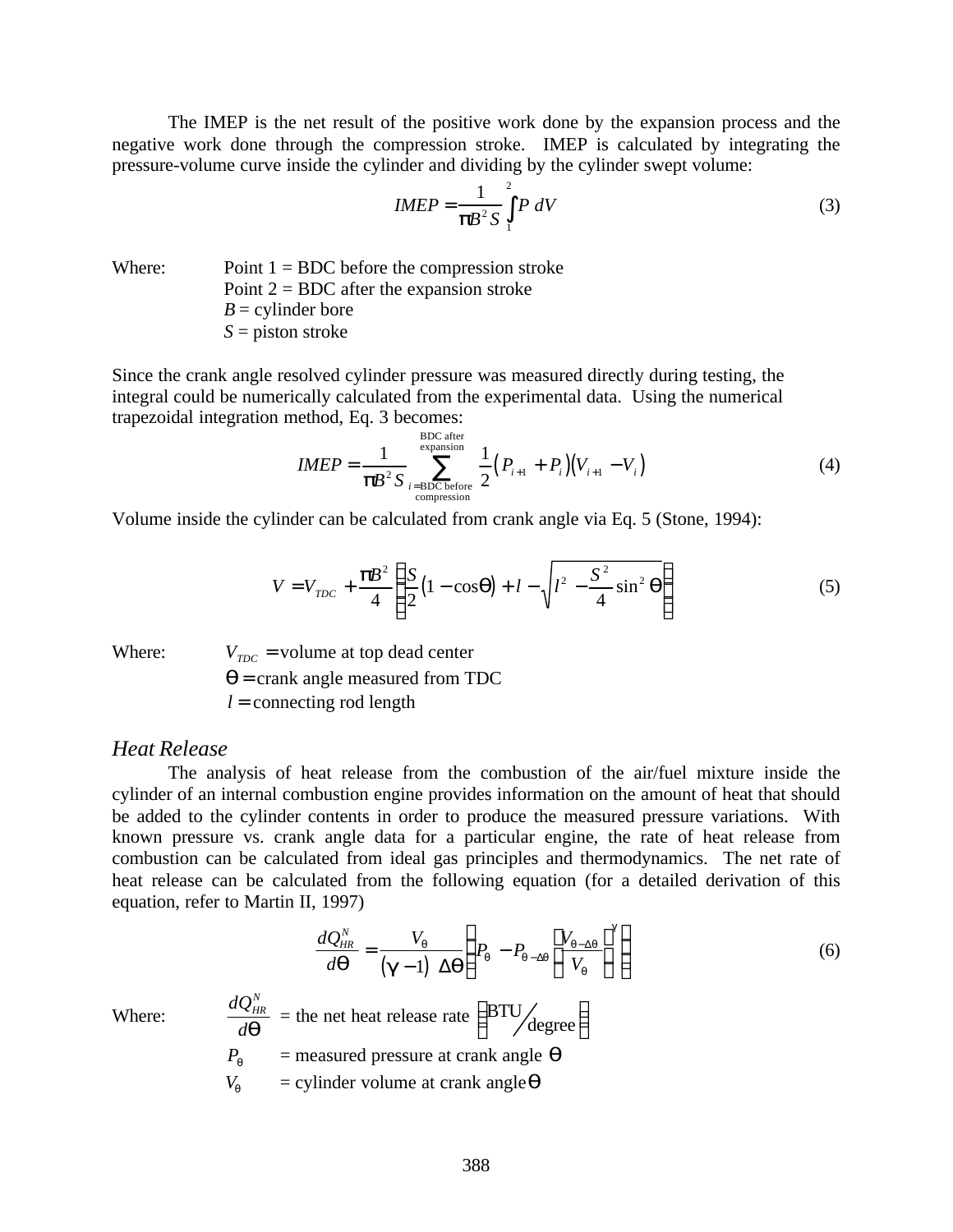$$
P_{q-\Delta q} = \text{measured pressure at crash angle } (q - \Delta q)
$$

$$
V_{q \rightarrow q}
$$
 = cylinder volume at crash angle  $(\mathbf{q} - \Delta \mathbf{q})$ 

 $g$  = ratio of specific heats  $\approx 1.3$ 

In order to identify the portion of the heat release curve that signifies the combustion event, a search algorithm was used to find the maximum heat release rate. The *beginning* of combustion was then set to the crank angle corresponding to the first negative or zero value for heat release *preceding* the maximum heat release. Similarly, the *end* of combustion was set to the crank angle corresponding to the first negative or zero value for heat release *following* the maximum heat release. In an effort to eliminate the effects of cycle to cycle variations, the 50 pressure curves obtained at each setpoint were averaged together to obtain an average pressure history. Heat release analysis was then performed on the average pressure curve.

#### *Mass Fraction Burned, Ignition Delay, and Combustion Interval*

Mass fraction burned (MFB) profiles for a combustion process in an internal combustion engine can be derived from the heat release data. Assuming that the amount of heat added is directly proportional to the amount of fuel burned, the MFB can be calculated by integrating the heat release curve up to the point of interest and dividing by the total heat released:

$$
MFB = \frac{\sum_{i=BC}^{P} \left(\frac{dQ_{HR}^{N}}{d\boldsymbol{q}}\right)_{i}}{\sum_{i=BC}^{EC} \left(\frac{dQ_{HR}^{N}}{d\boldsymbol{q}}\right)_{i}}
$$
(7)

Where: *BC* is the beginning of combustion *EC* is the end of combustion *P* is the point of interest in the combustion event

Values for MFB will range from 0% to 100%..

Ignition delay,  $\Delta \mathbf{q}_D$ , is defined as the crank angle interval between the spark discharge and the time when a small but significant fraction of the cylinder mass has been burned or fuel chemical energy has been released.  $\Delta q_D$  is usually taken to be the difference between crank angles corresponding to spark discharge and 10% MFB. In addition, the combustion interval,  $\Delta q$ <sub>*CI*</sub>, is defined as the crank angle interval required to burn the bulk of the charge and is usually taken as the difference between crank angles corresponding to 10% MFB and 90% MFB (Heywood, 1988).

## **Results and Discussion**

#### *Overview*

Since the objective of this study was to evaluate the combustion characteristics of higher alcohol/gasoline blends and compare those characteristics to neat gasoline the engine was operated at steady state with certain engine operating conditions held constant. This permitted the measurement and analysis of combustion characteristics as a function of the fuel used in the engine and not the engine itself. Table 5 lists the engine operating conditions used in this study: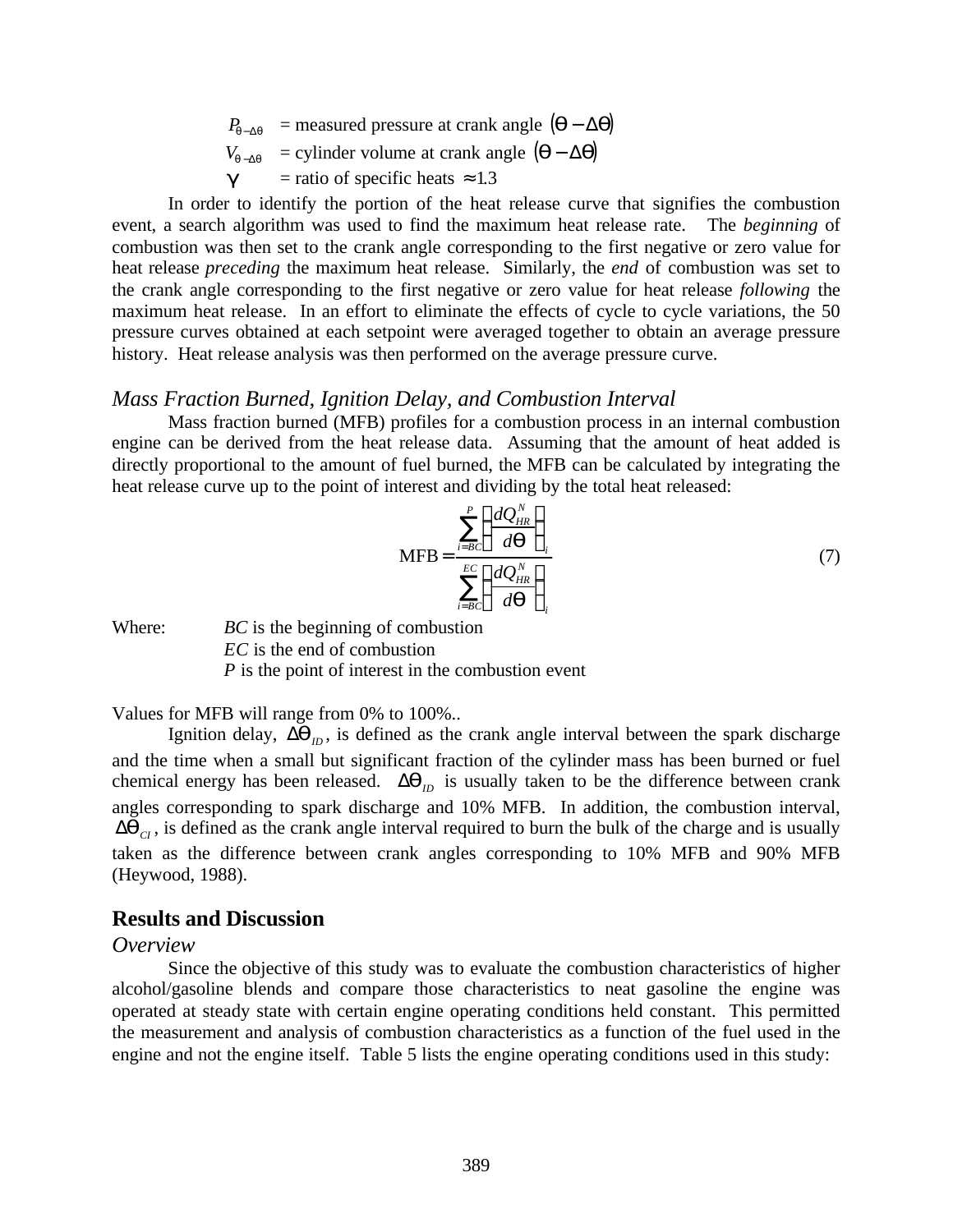| <b>Engine Parameter</b>          | Specification                                                                    |
|----------------------------------|----------------------------------------------------------------------------------|
| Speed                            | 895 - 905 RPM                                                                    |
| Intake Manifold Temperature      | $45^{\circ}$ C - 47.2 $^{\circ}$ C (113 $^{\circ}$ F - 117 $^{\circ}$ F)         |
| Crankcase Oil Temperature        | $64.4^{\circ}$ C - 67.8 <sup>°</sup> C (148 <sup>°</sup> F - 154 <sup>°</sup> F) |
| <b>Coolant Water Temperature</b> | $97.2^{\circ}$ C - 98.3 $^{\circ}$ C (207 $^{\circ}$ F - 209 $^{\circ}$ F)       |
| Air / Fuel Ratio                 | Stoichiometric                                                                   |

**Table 5 - Engine Operating Conditions During Blend Testing**

The main combustion characteristic of interest with the alcohol/gasoline blends was the knock limiting compression ratio (KLCR), which is defined here as the maximum compression ratio at a given ignition timing where the engine will operate without excessive knock. To determine whether or not the engine was knocking excessively, the pressure history inside the cylinder was used. Since the KLCR is a function of ignition timing, the testing procedure consisted of capturing cylinder pressure traces at various ignition timings and compression ratios. Ignition timing was varied between 30<sup>0</sup> BTDC and  $0^{\overline{0}}$  in increments of 2.5<sup>0</sup>. At each ignition timing, acquisition of cylinder pressure histories began at a compression ratio (CR) well below the KLCR (audible knock) Then, the CR was increased in increments of 0.1 until excessive audible knock occurred, and cylinder pressure histories were captured at each ignition timing-compression ratio setpoint. To ensure that cycle-to-cycle variation did not influence the analysis of knock, 50 pressure traces were captured at each ignition timing-compression ratio setpoint.

Once the KLCR for each ignition timing was determined, the ignition timing-KLCR combination that produced the best IMEP was identified. Similar to knock analysis, IMEP was also determined from the cylinder pressure histories. Once the best IMEP point was identified, the other combustion parameters (heat release, burn time, and ignition delay) were also compared at the point of best IMEP. It should be noted that the point of best IMEP is also the point of maximum engine power. Thus, the engine performance parameters were being compared when the engine spark timing and compression ratio were optimized for a particular blend.

# *Knock Limits and IMEP Trends*

The knock limit curves and IMEP trends were plotted versus spark timing for each blend and UTG 96 in Figures 5 - 11. The IMEP data were generated at the corresponding spark timing/KLCR combinations. Figures 5 - 11 show, as expected, that the KLCR increased with increasingly retarded spark timing. In addition, the IMEP also increased with the spark timing/KLCR combinations from  $30^0$  BTDC up to about 17.5<sup>0</sup> BTDC, leveled off, and then continued to increase up to  $5^0$  BTDC. Thus, the point of maximum engine power for each blend and UTG 96 was at spark timing  $5^0$  BTDC and the corresponding KLCR. Table 6 summarizes the spark timing/KLCR combinations where the best IMEP was obtained for each blend. It should be noted that every blend produced a better IMEP than UTG 96. This was undoubtedly due to the better anti-knock characteristics of the blends which allowed higher compression ratios.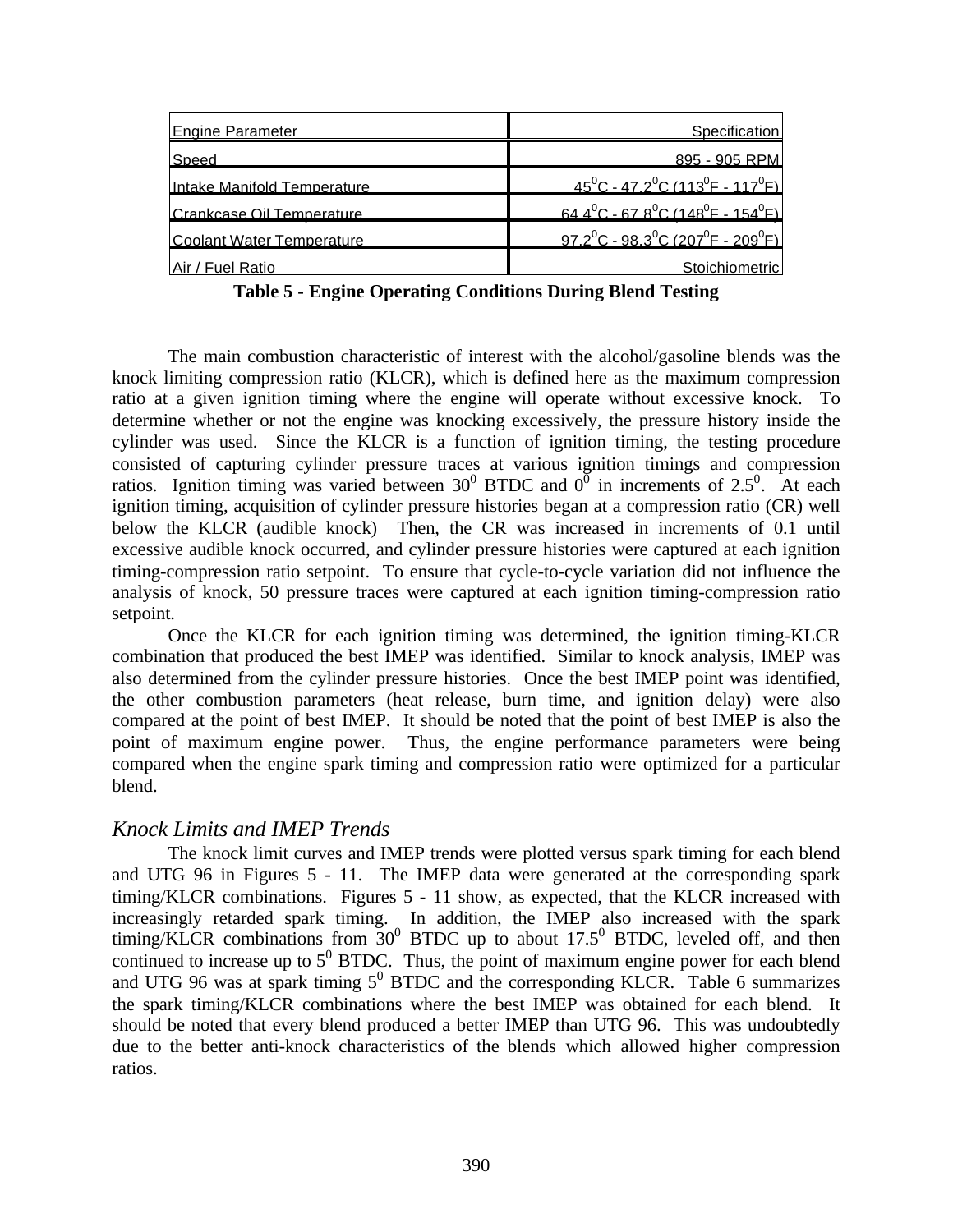| <b>Blend</b><br>ID | <b>Spark Timing</b><br>@Best IMEP | <b>Compression Ratio</b><br>@ Best IMEP | <b>Best IMEP</b><br>KPa (psi) |
|--------------------|-----------------------------------|-----------------------------------------|-------------------------------|
| <b>UTG 96</b>      | $-5.0$                            | 8.8                                     | 275.9 (40.01)                 |
|                    | $-5.0$                            | 9.5                                     | 337.1 (48.89)                 |
|                    | $-5.0$                            | 9.4                                     | 338.1 (49.04)                 |
|                    | $-5.0$                            | 9.9                                     | 355.1 (51.50)                 |
|                    | $-5.0$                            | 9.4                                     | 338.7 (49.13)                 |
|                    | $-5.0$                            | 9.9                                     | 358.7 (52.02)                 |
|                    | $-5.0$                            | 9.9                                     | 356.9 (51.76)                 |

**Table 6 - Engine Settings for Best IMEP for Each Blend and UTG 96**



**Figure 5 - Knock Limits and IMEP Trend for UTG 96**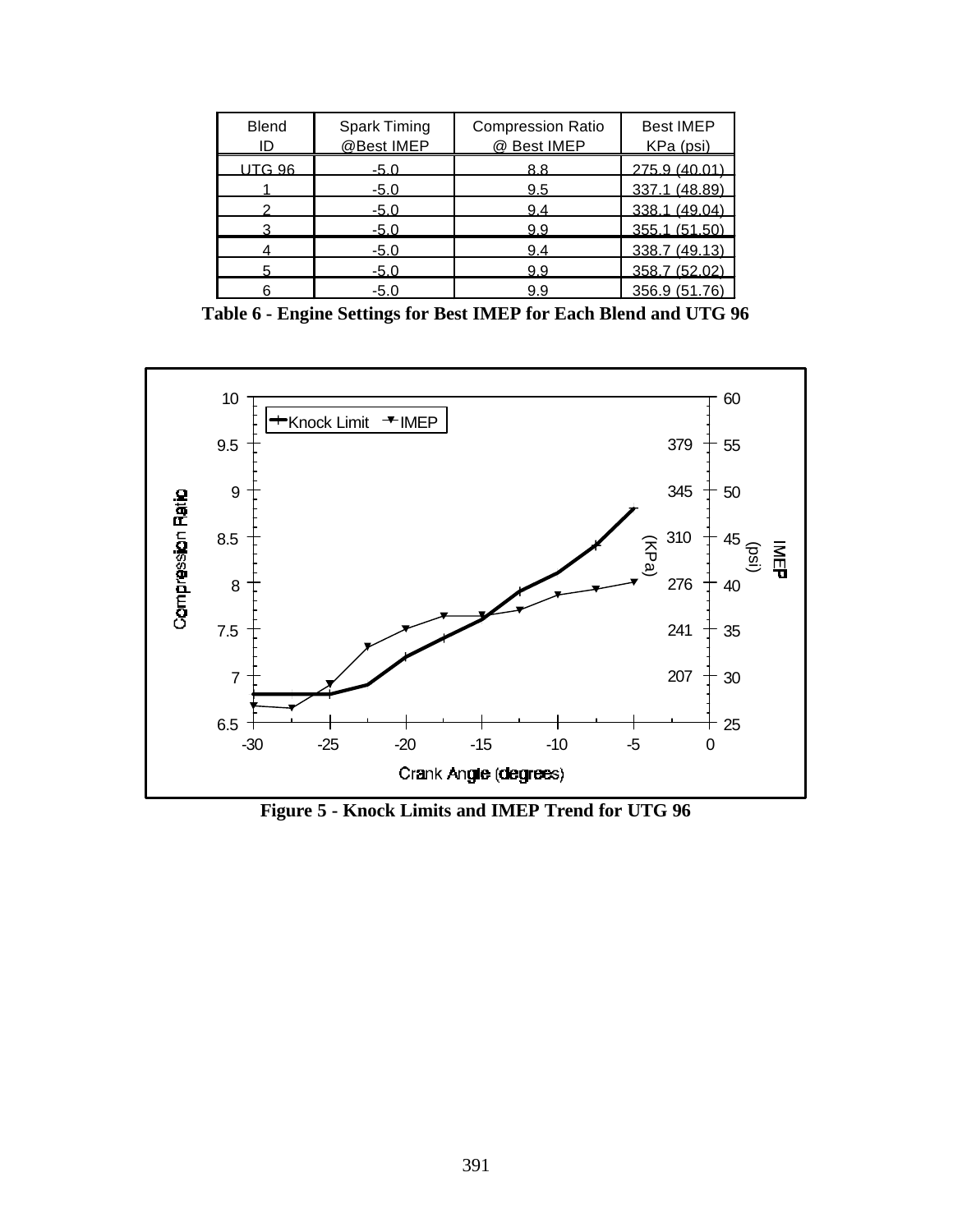

**Figure 6 - Knock Limits and IMEP Trend for Blend 1**



**Figure 7 - Knock Limits and IMEP Trend for Blend 2**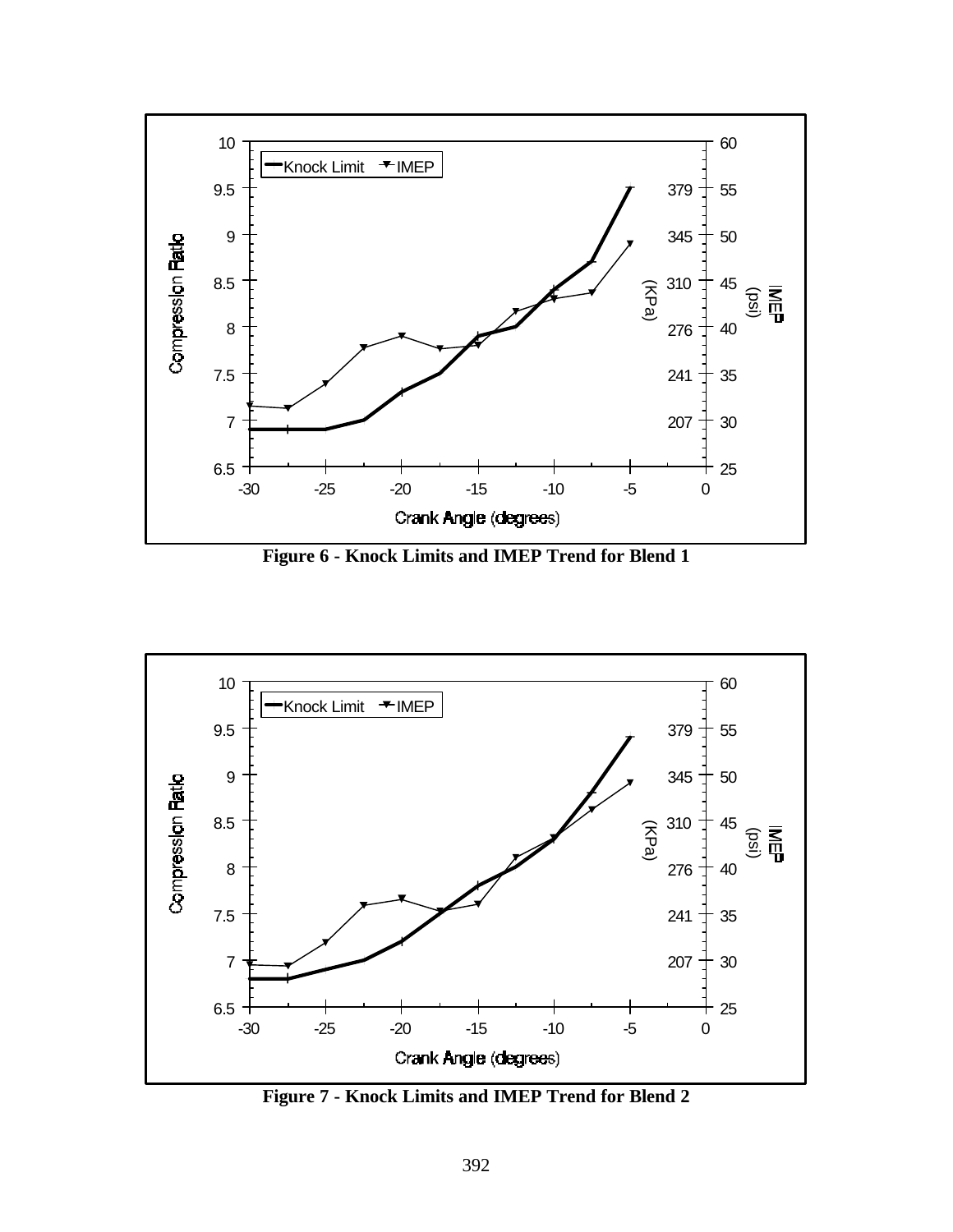

**Figure 8 - Knock Limits and IMEP Trend for Blend 3**



**Figure 9 - Knock Limits and IMEP Trend for Blend 4**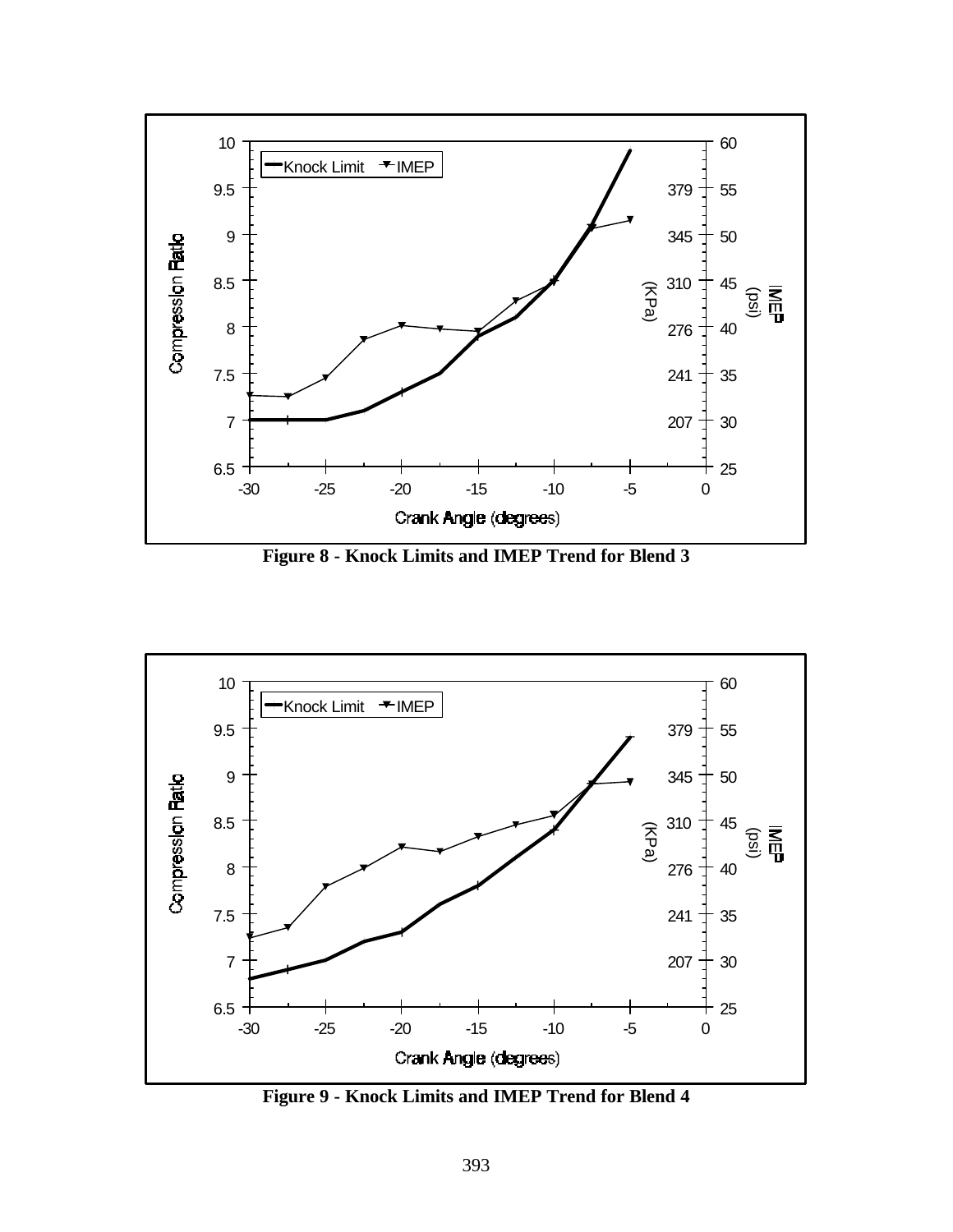

**Figure 10 - Knock Limits and IMEP Trend for Blend 5**



**Figure 11 - Knock Limits and IMEP Trend for Blend 6**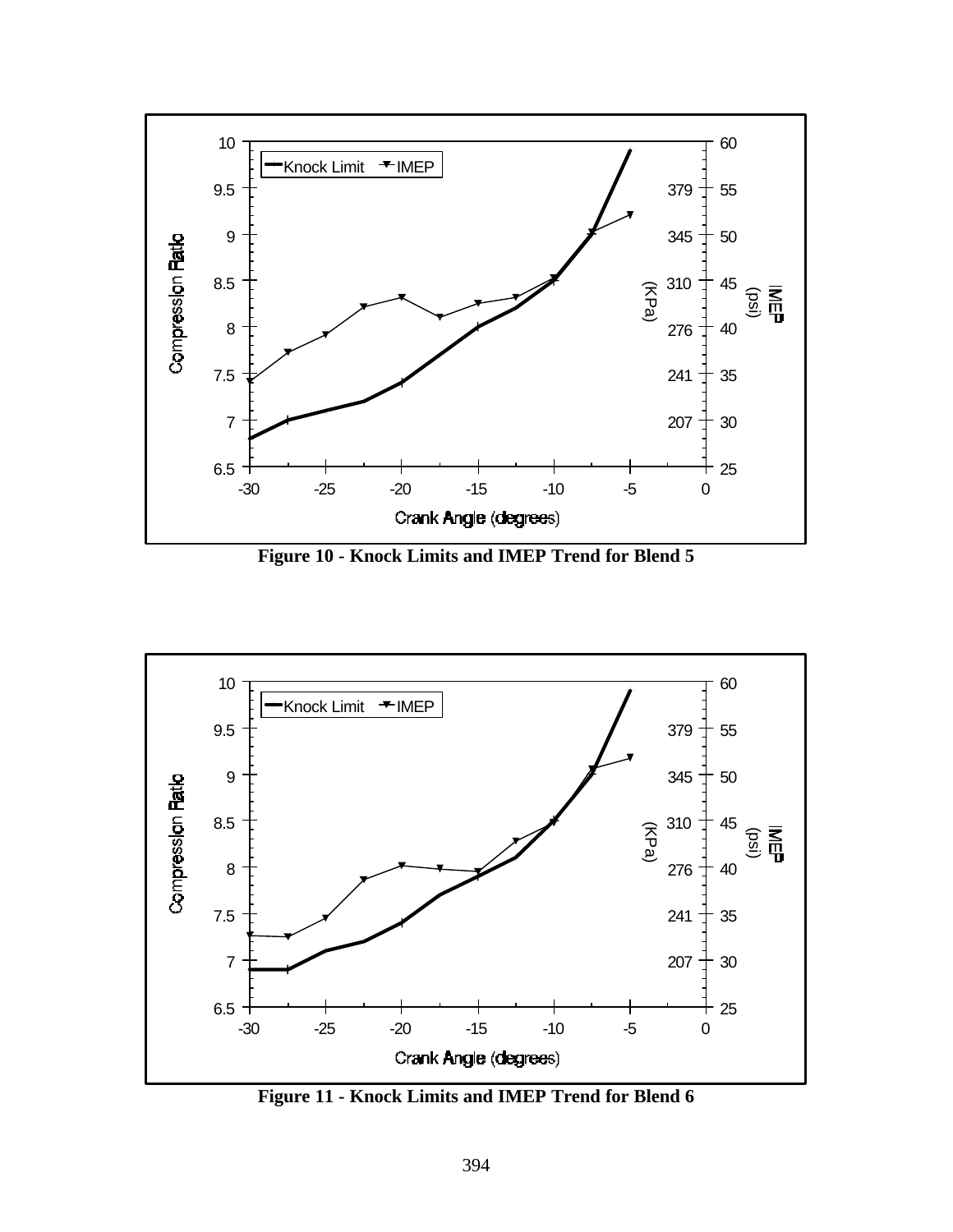At the onset of blend testing, it was hoped that a KLCR could be found for the entire range of spark timings between 30<sup>0</sup> BTDC and  $0^0$ . However, at spark timings above 5<sup>0</sup> BTDC, the KLCR could not be attained because the air/fuel mixture inside the cylinder would ignite, due to compression, before the occurrence of the spark (a phenomenon commonly called "dieseling") and the engine would not run properly. Thus, the KLCR/IMEP data only go up to  $5^0$  BTDC spark timing.

#### *Knock Resistance Indicator and Antiknock Index*

To determine the knock resistance capability of the blends over the range of spark timings, a Knock Resistance Indicator (KRI) was calculated from the KLCR vs. spark timing curves by numerically integrating the curves via the trapezoidal rule:

$$
KRI = \sum_{i=-27.5}^{-5 \text{ (by increment 2.5)}} \frac{1}{2} (KLCR_i + KLCR_{i-2.5}) \times 2.5
$$
 (8)

Where:  $KLCR_i =$  knock limiting compression ratio at spark timing *i*.

The KRI gives an indication of whether or not one blend allows higher compression ratios at the various spark timings than another blend, because it is the area under the KLCR vs. spark timing curve. The KRI for each blend is shown in Figure 12 along with the corresponding (RON+MON)/2 antiknock index. Figure 12 shows that both the KRI and the (RON+MON)/2 antiknock index increase with increasing oxygen content of the blend. The exceptions were blends 5 and 6, both of which contained 3.7% oxygen by mass. Blend 5 showed slightly better resistance to knock than blend 6. This indicates that lower alcohols enhance the anti-knock characteristics of the blends. Blend 5 contained 5.64% methanol/ethanol3 and 4.36% higher alcohols, whereas blend 6 contained 5.44% methanol/ethanol and 4.56% higher alcohols. The same conclusion can be drawn from blends 1 and 2. Blend 1, which contained 2.67% methanol/ethanol and 7.33% higher alcohols, showed greater anti-knock capability than blend 2, which contained 0.82% methanol/ethanol and 9.18% higher alcohols. Blends 3 and 4 further support the conclusion that the lower the order of the alcohol, the greater the anti-knock characteristics. Blends 3 and 4 contained identical quantities of methanol, ethanol, and propanol. However, blend 3, which contained 2.88% butanol and 0.13%, pentanol had better anti-knock characteristics than blend 4, which contained 0.12% butanol and 2.88% pentanol. In addition, blends 1 and 2 had the least resistance to knock than any of the others and contained the least amount of methanol/ethanol and the highest amount of higher alcohols. Blends 5 and 6 that exhibited the greatest resistance to knock than any others, contained the most methanol/ethanol and the least higher alcohols.

 $\overline{a}$ 

<sup>3</sup> A percentage of methanol/ethanol indicates the percentage of methanol and ethanol combined. For example, 5% methanol/ethanol means that methanol and ethanol made up 5% of the total blend composition.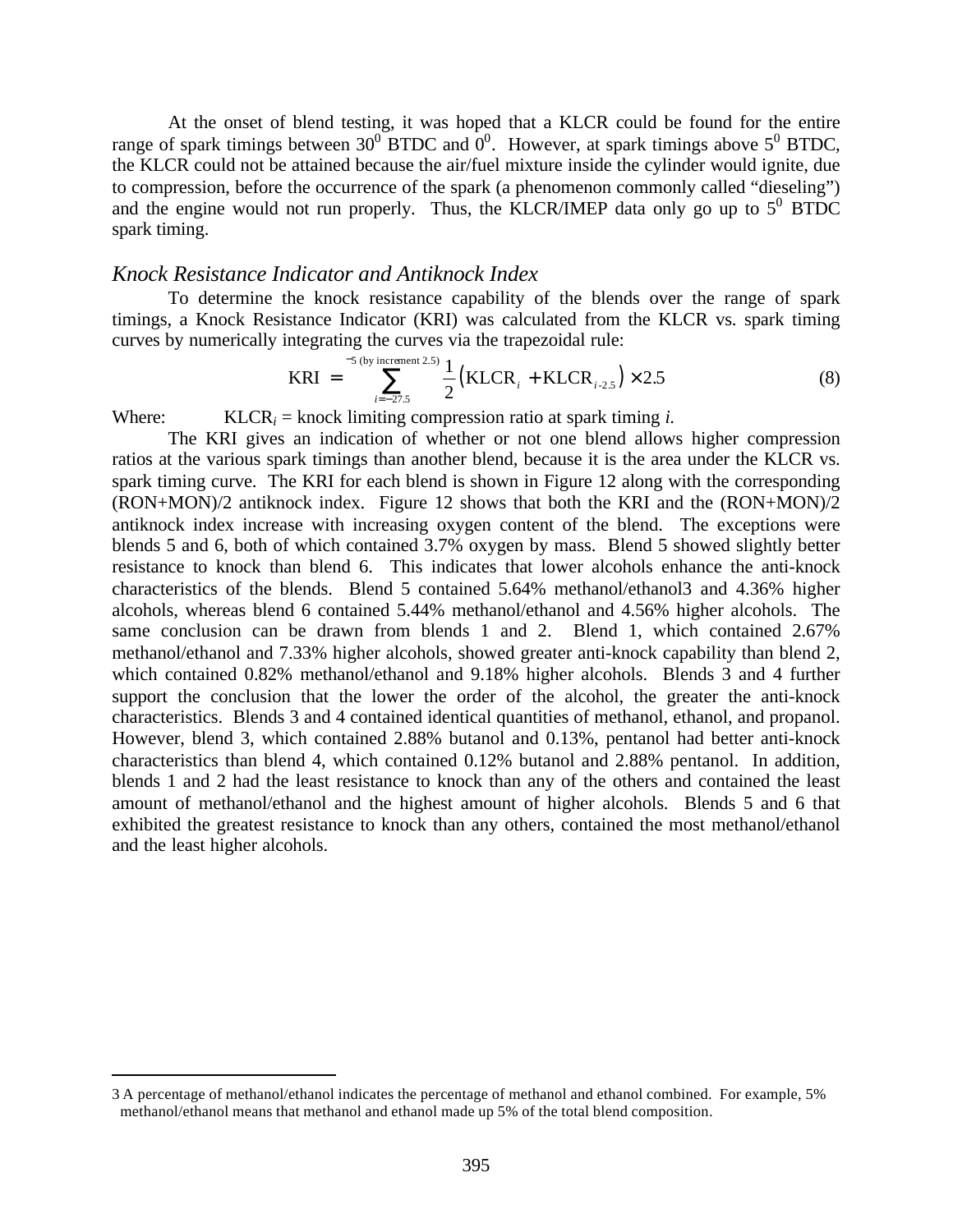

**Figure 12 - Comparison of Knock Resistance Indicator and Antiknock Index Between Blends and UTG 96**

# *Heat Release, MFB, Combustion Intervals, and Ignition Delays*

The heat release and MFB curves are presented for each blend and UTG 96 in Figures 13 - 19. The ignition delays and combustion intervals are shown in Figure 20. It should be noted that the heat release data were taken at the spark timing/KLCR combination where the engine produced the maximum power for the blend in question (summarized in Table 6).

Heat release is the amount of heat that would have to be added to the cylinder contents to produce the measured pressure variations due to combustion of the air/fuel mixture. The heat release profiles shown for all the blends and UTG 96 in Figures 13 - 19 are very similar in shape and magnitude. The MFB curves were derived from the heat release data by numerically integrating the heat release curve up to the point of interest and dividing by the total heat released. The MFB curves shown in Figures 13 - 19 are also very similar in shape.

Ignition delay and combustion interval, defined earlier, give insight into the flame speed of a particular fuel. The shorter the ignition delay, the less time it takes for the flame to develop and vice versa. The shorter the combustion interval, the faster the flame burns the bulk of the charge and vice versa.

Figure 20 shows that both the ignition delay and combustion interval decrease with increasing oxygen content of the fuel. This indicates that increasing the oxygen content results in a decrease in flame development time and an increase in the burning velocity of the fuel. Blends 5 and 6, which had the same oxygen content, have identical ignition delays, but blend 6 showed a slightly shorter combustion interval. Hence, the greater the percentage of lower alcohols in the blends, higher is the flame speed. Blend 6 contained slightly more lower alcohols than blend 5. Similar trend was observed for blends 1 and 2. Blend 1, which contained 2.67%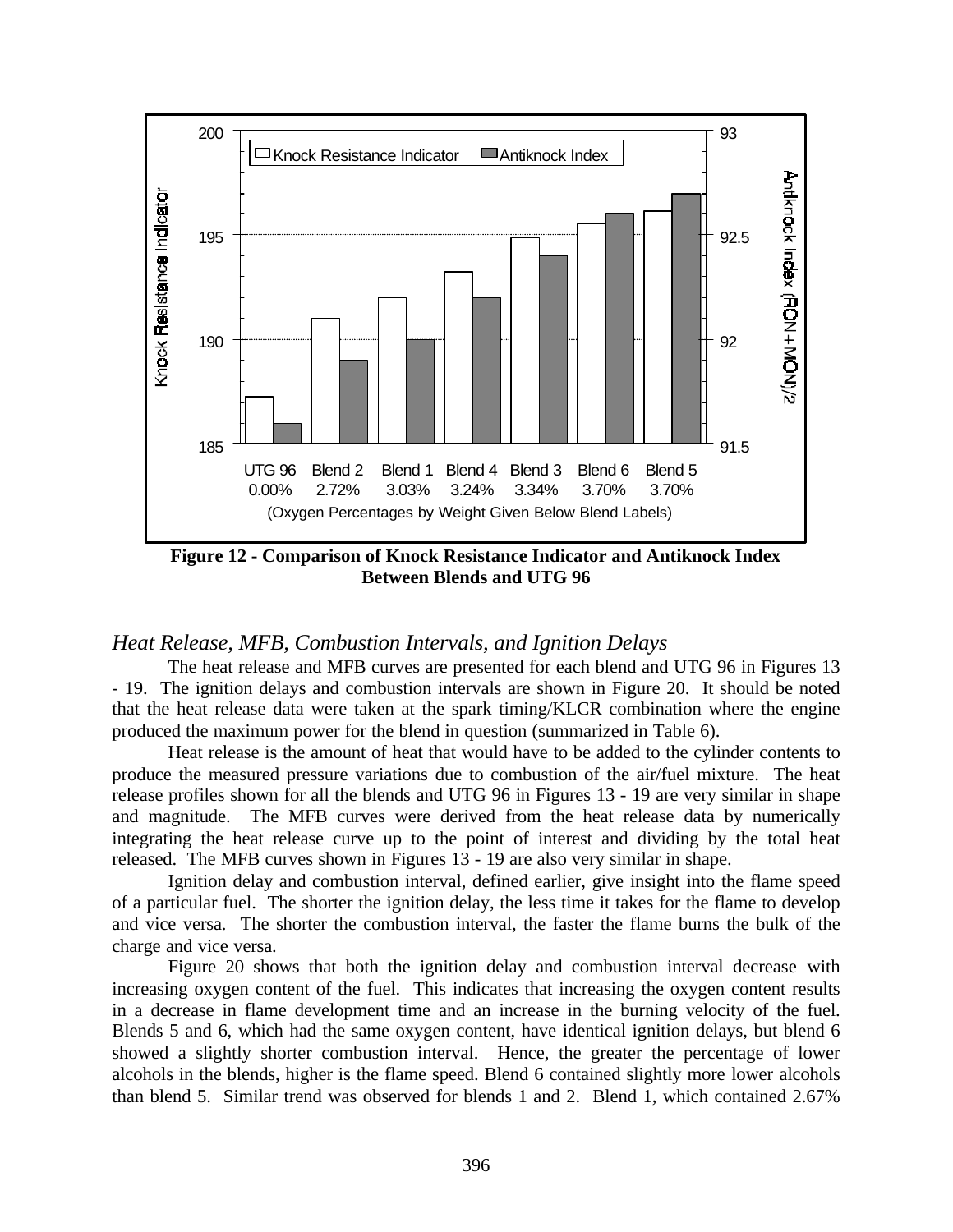methanol/ethanol and 7.33% higher alcohols, experienced a shorter ignition delay and combustion interval than blend 2, which contained 0.82% methanol/ethanol and 9.18% higher alcohols. Further, blends 3 and 4 illustrate an increase in flame speed a higher percentage of a lower order alcohol. Blends 3 and 4 contained identical amounts of methanol, ethanol, and propanol. However, blend 3, which contained 2.88% butanol and 0.13% pentanol, experienced a shorter combustion interval and ignition delay than blend 4, which contained 0.12% butanol and 2.88% pentanol.



**Figure 13 - Heat Release and MFB Curves for UTG 96**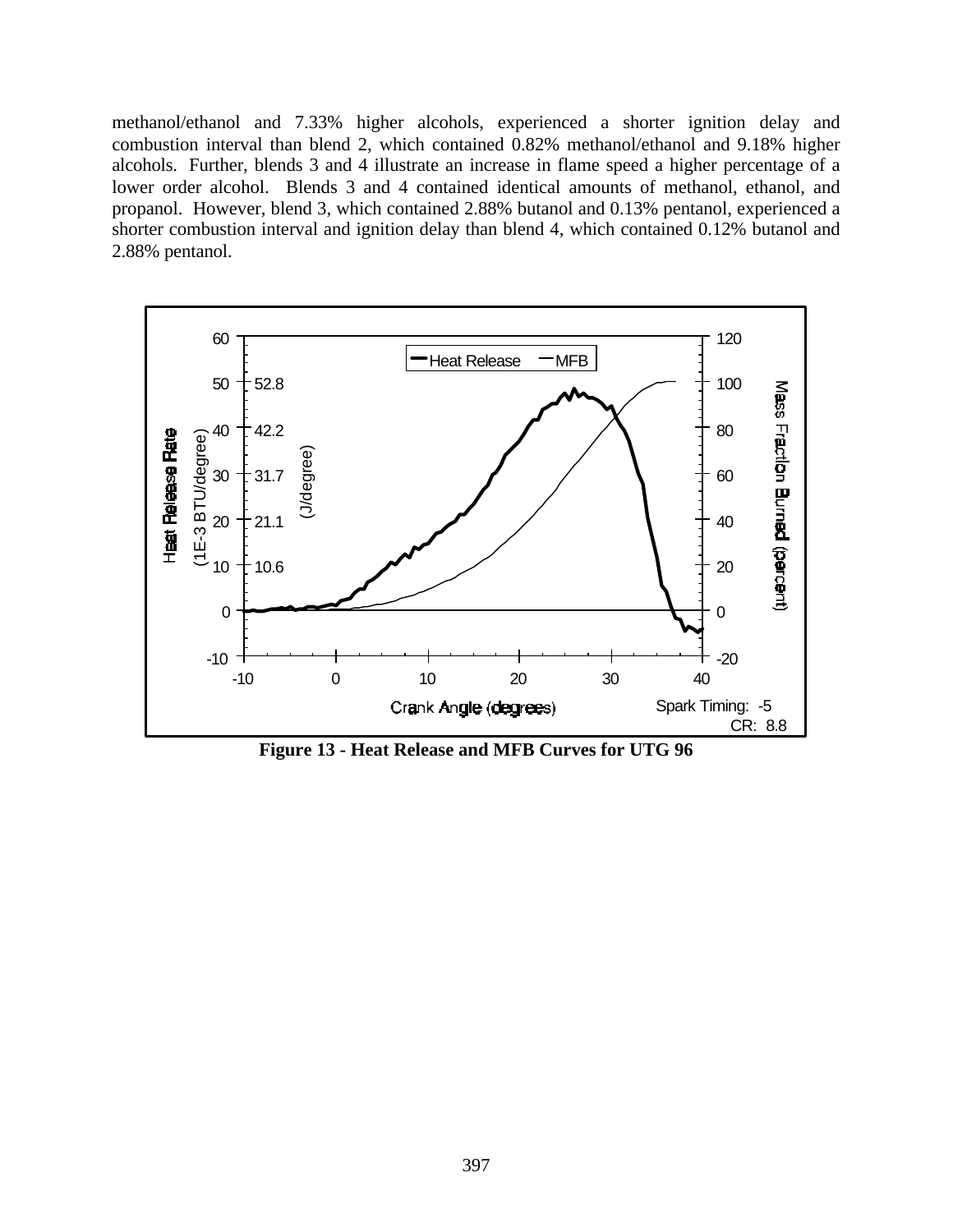

**Figure 14 - Heat Release and MFB Curves for Blend 1**



**Figure 15 - Heat Release and MFB Curves for Blend 2**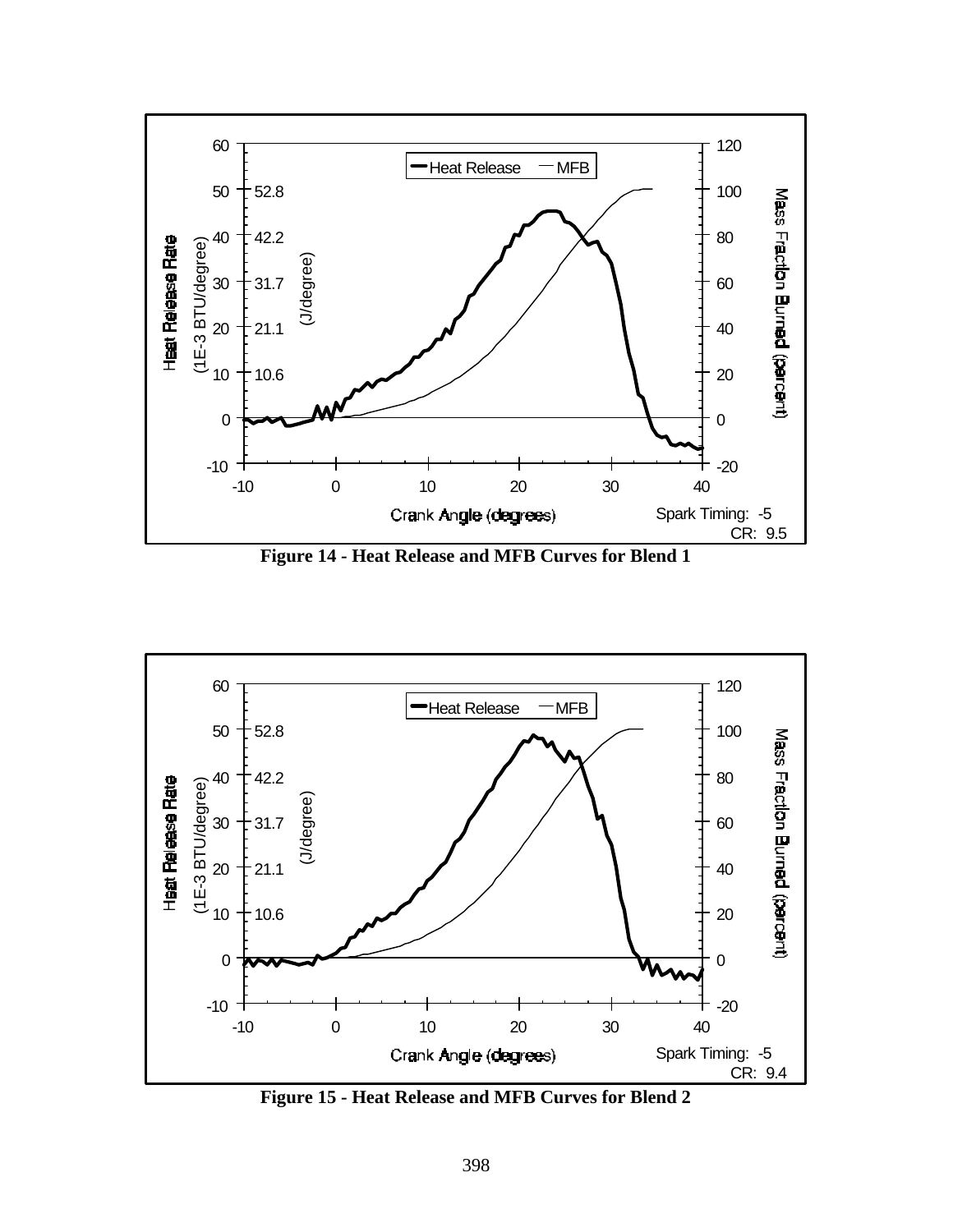

**Figure 16 - Heat Release and MFB Curves for Blend 3**



**Figure 17 - Heat Release and MFB Curves for Blend 4**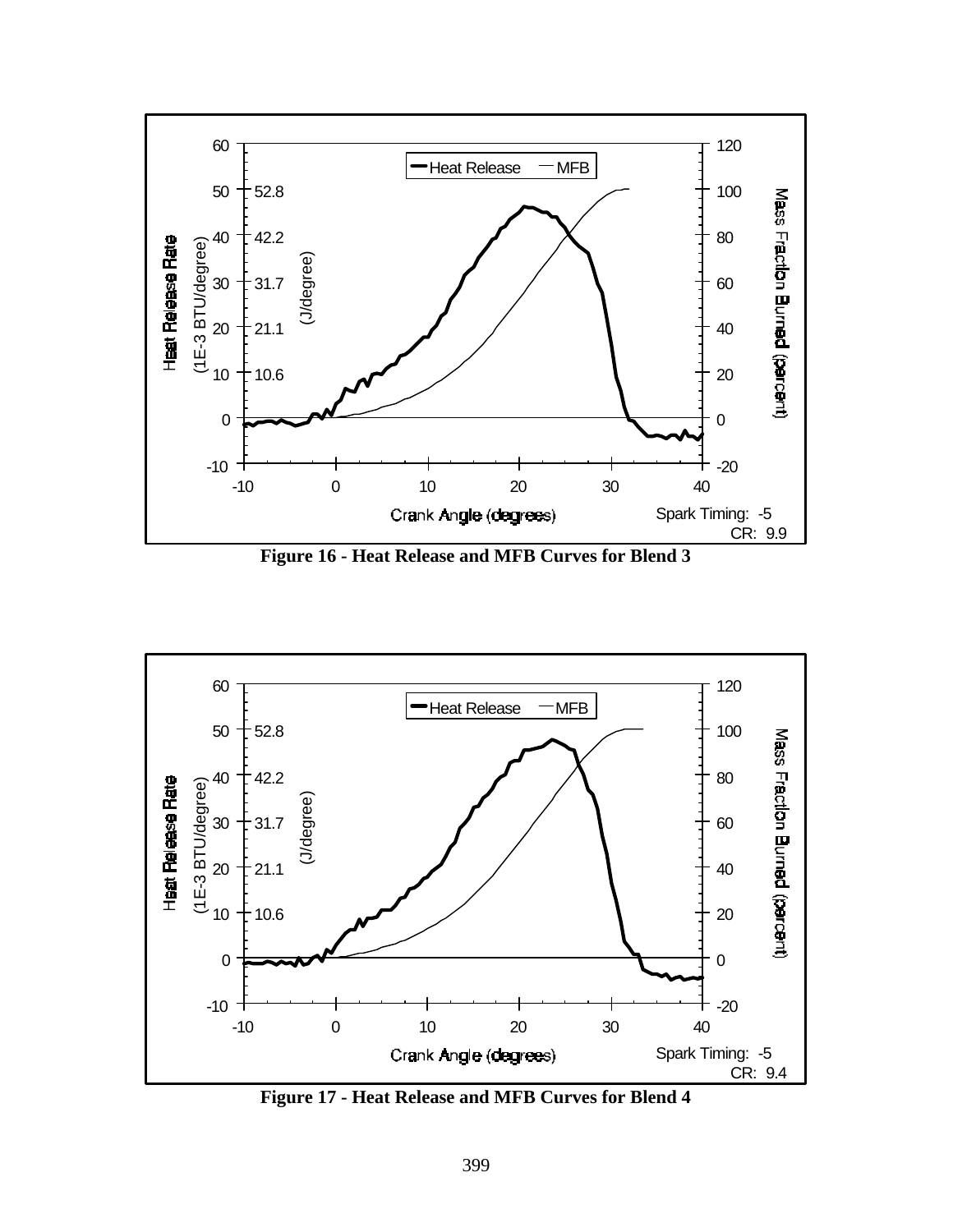

**Figure 18 - Heat Release and MFB Curves for Blend 5**



**Figure 19 - Heat Release and MFB Curves for Blend 6**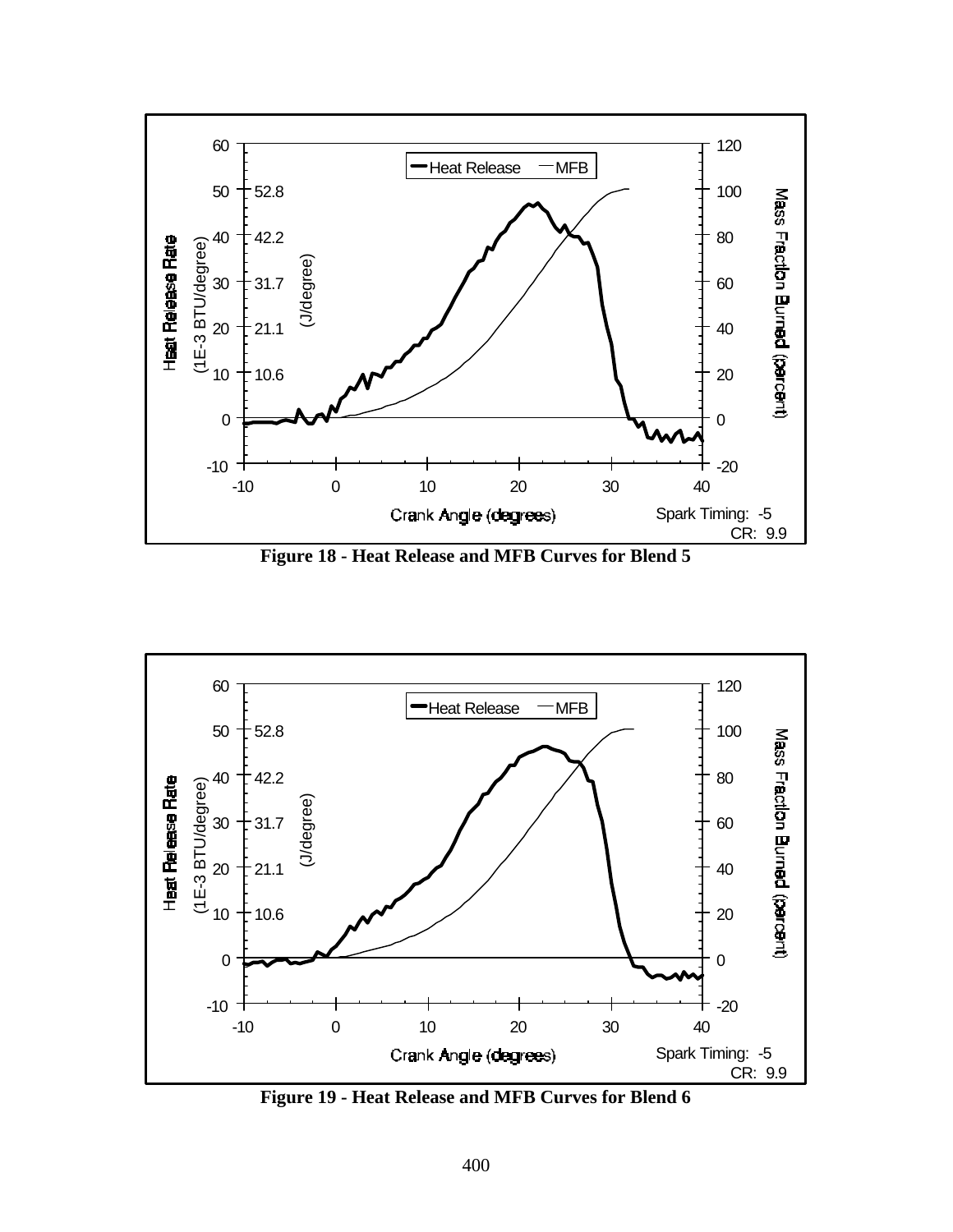

**Figure 20 - Comparison of Ignition Delays and Combustion Intervals Between Blends and UTG 96**

# *Reid Vapor Pressure and Distillation*

The RVP for each blend and UTG 96 is shown in Figure 21. The higher the RVP, the more difficult it is to control evaporative emissions. Blend 1 (2.67% methanol/ethanol, 7.33% higher alcohols) showed only a slight increase in RVP compared to UTG 96, and blend 2 (0.82%) methanol/ethanol, 9.18% higher alcohols) actually showed a small decrease in RVP compared to UTG 96. Blends 5 and 6 had the highest RVP out of all the blends, and these two blends also contained the highest amounts of the lower alcohols (5.64% methanol/ethanol for blend 5 and 5.44% methanol/ethanol for blend 6). Blends 3 and 4 also showed how higher order alcohols help control the RVP of the blend, because blend 4 had an RVP lower than blend 3. Blends 3 and 4 were identical except that blend 3 contained 2.88% butanol and 0.12% pentanol, whereas blend 4 contained 0.12% butanol and 2.88% pentanol. Another aspect of blends 5 and 6 illustrates how high order alcohols can offset the effects on RVP from lower alcohols. Blend 5 contains 3.24% methanol compared to 3.04% methanol in blend 6. However, these two blends have nearly identical RVPs. The fact that blend 5 contains 1.47% pentanol compared to 0.13% pentanol in blend 6 seems to offset the higher concentration of methanol in blend 5.

It has been shown by previous researchers that the presence of alcohols in gasoline depresses the distillation curve of the fuel, which can cause problems with cold starting and vapor lock. This expected trend was true of the six test blends. The distillation curves for each of the blends, are compared to UTG 96 in Figures 23-28. The distillation curve for each blend was significantly depressed between 0% and 60% . To determine the effects of the different alcohols on the distillation curve, the area under each curve between 0% and 60% evaporated was numerically calculated (see Figure 29). The distillation curves for blends 1 and 2 were the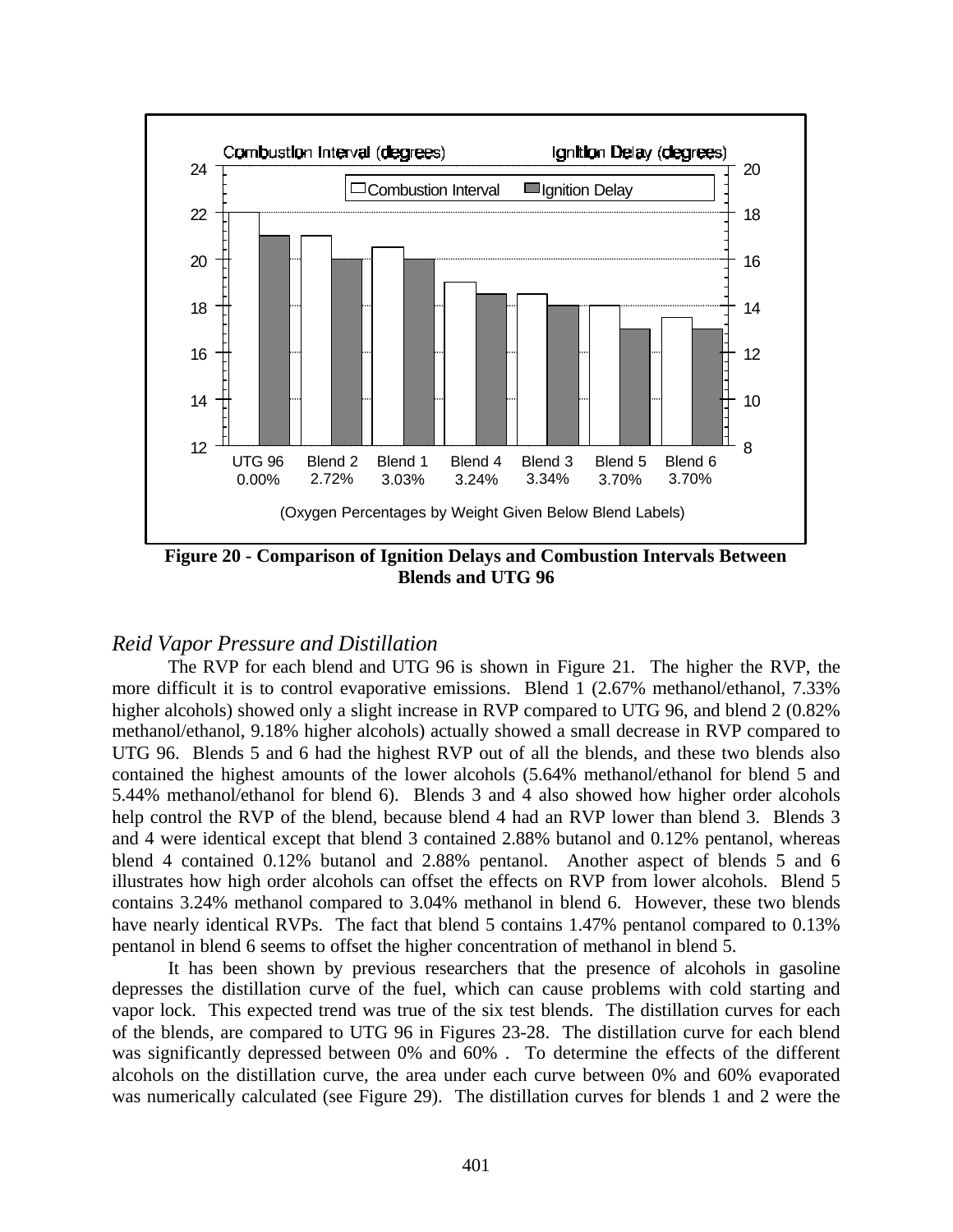least affected by the alcohols. It should be noted that these blends also contain the least methanol/ethanol. The distillation curve for blend 2 was less affected than blend 1, and, as mentioned previously, blend 2 had lower methanol/ethanol concentration than blend 1. Blends 5 and 6 showed the most pronounced effect on the distillation curve, and these blends contain the most methanol/ethanol. Thus, it becomes obvious that the lower alcohols have a more significant effect on the distillation curve than the higher alcohols.



**Figure 21 - Reid Vapor Pressures of the Blends and UTG 96**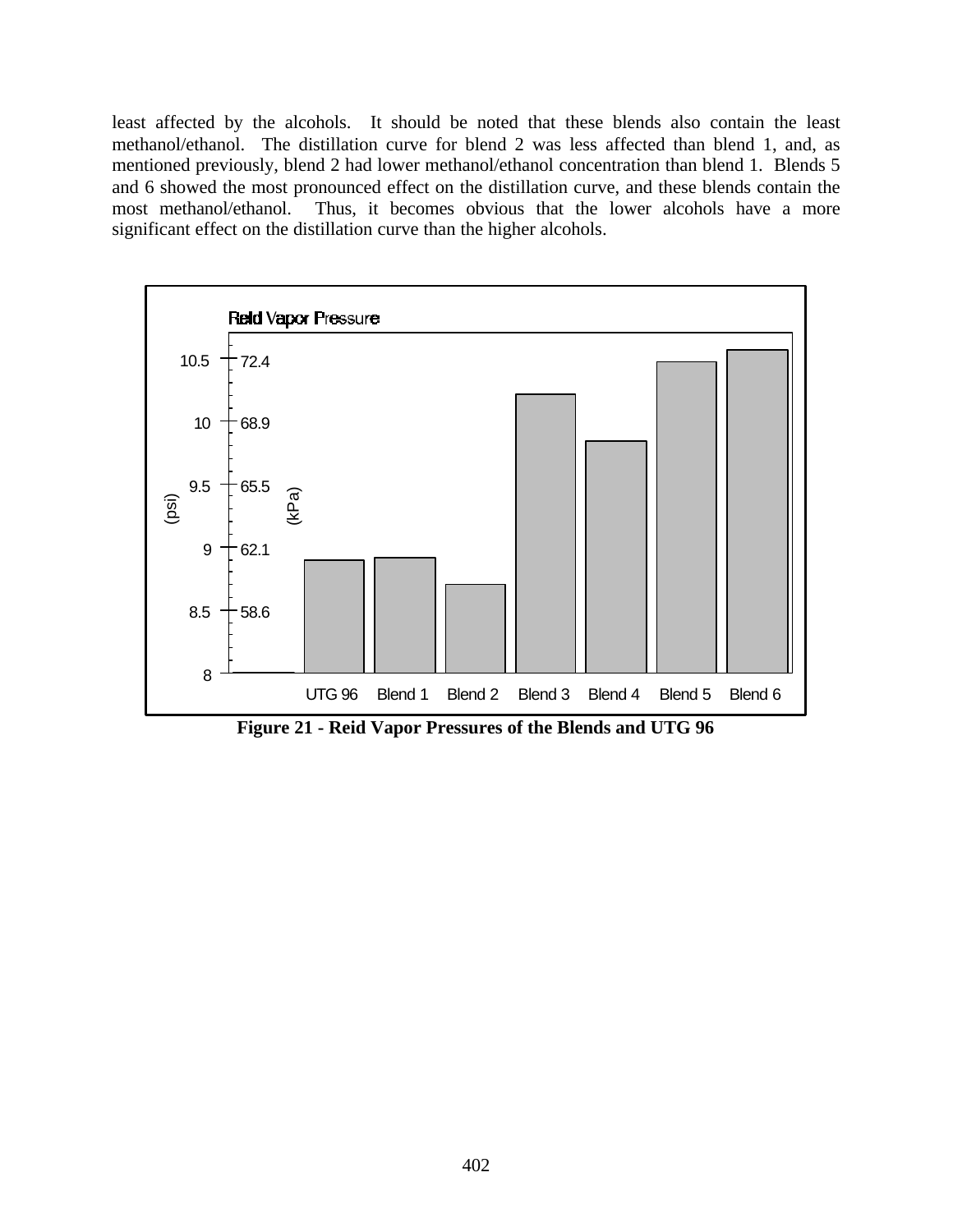

**Figure 22 - Percent Difference in RVP Between Blends and UTG 96**



**Figure 23 - Comparison of Distillation Curves Between Blend 1 and UTG 96**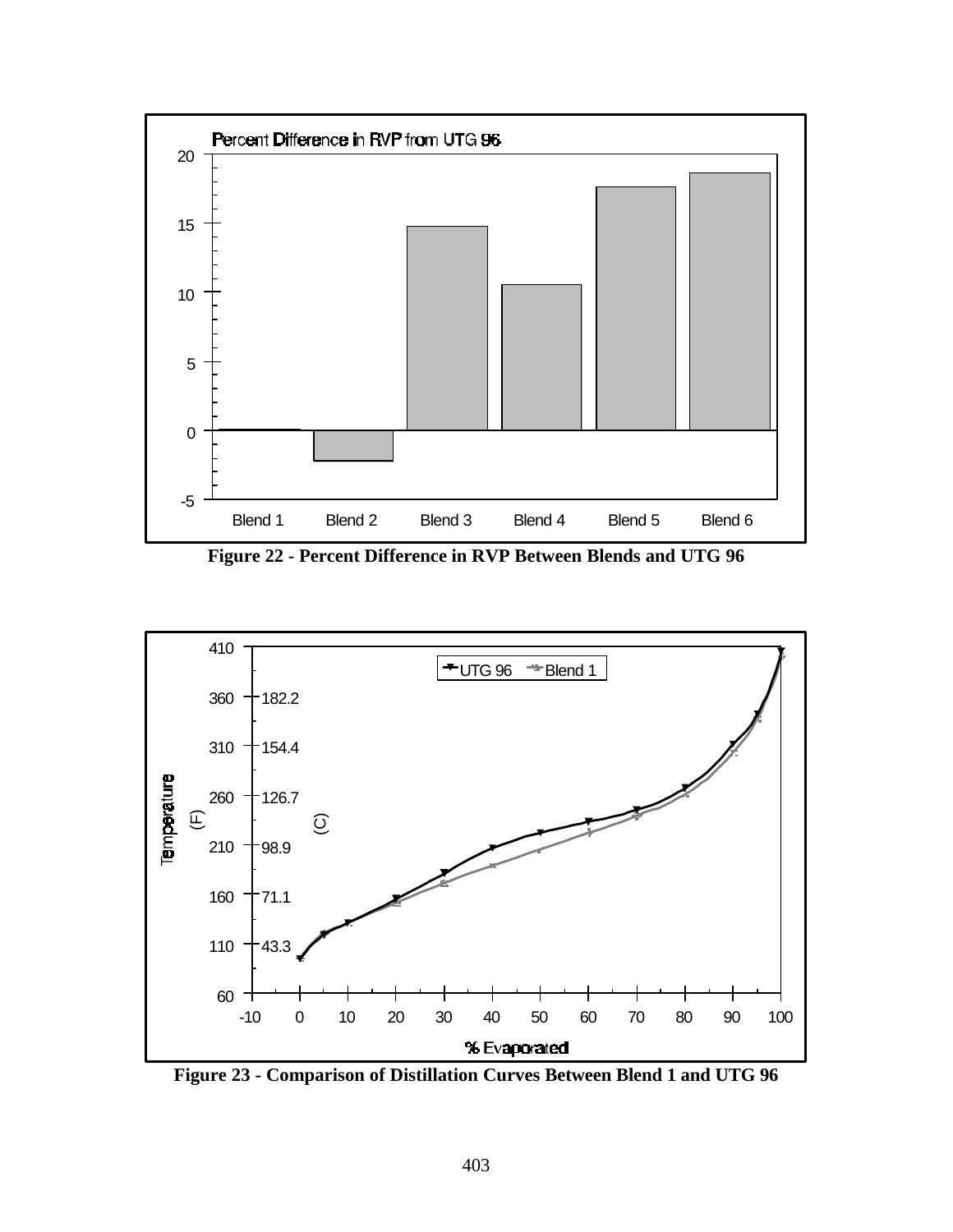

**Figure 24 - Comparison of Distillation Curves Between Blend 2 and UTG 96**



**Figure 25 - Comparison of Distillation Curves Between Blend 3 and UTG 96**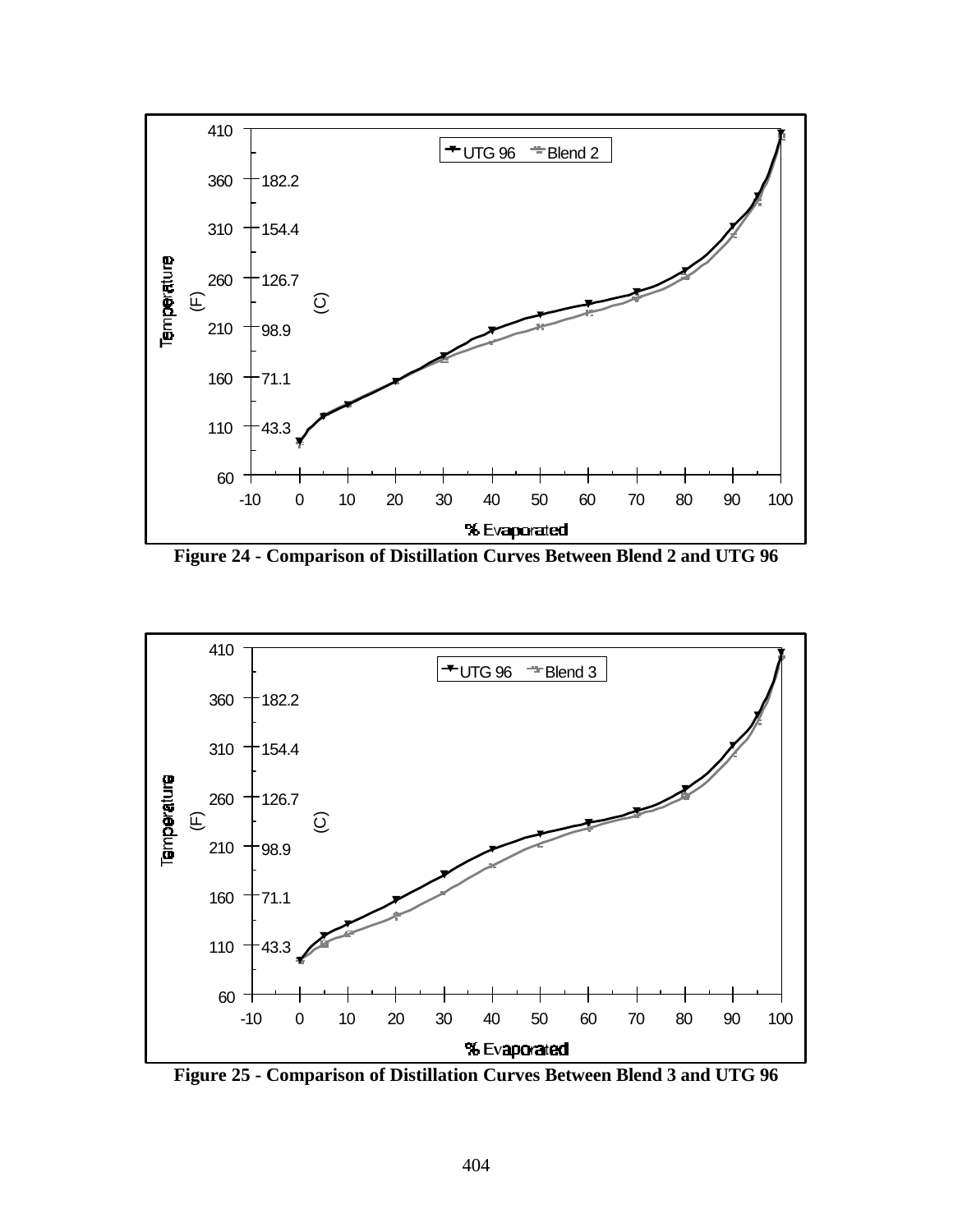

**Figure 26 - Comparison of Distillation Curves Between Blend 4 and UTG 96**



**Figure 27 - Comparison of Distillation Curves Between Blend 5 and UTG 96**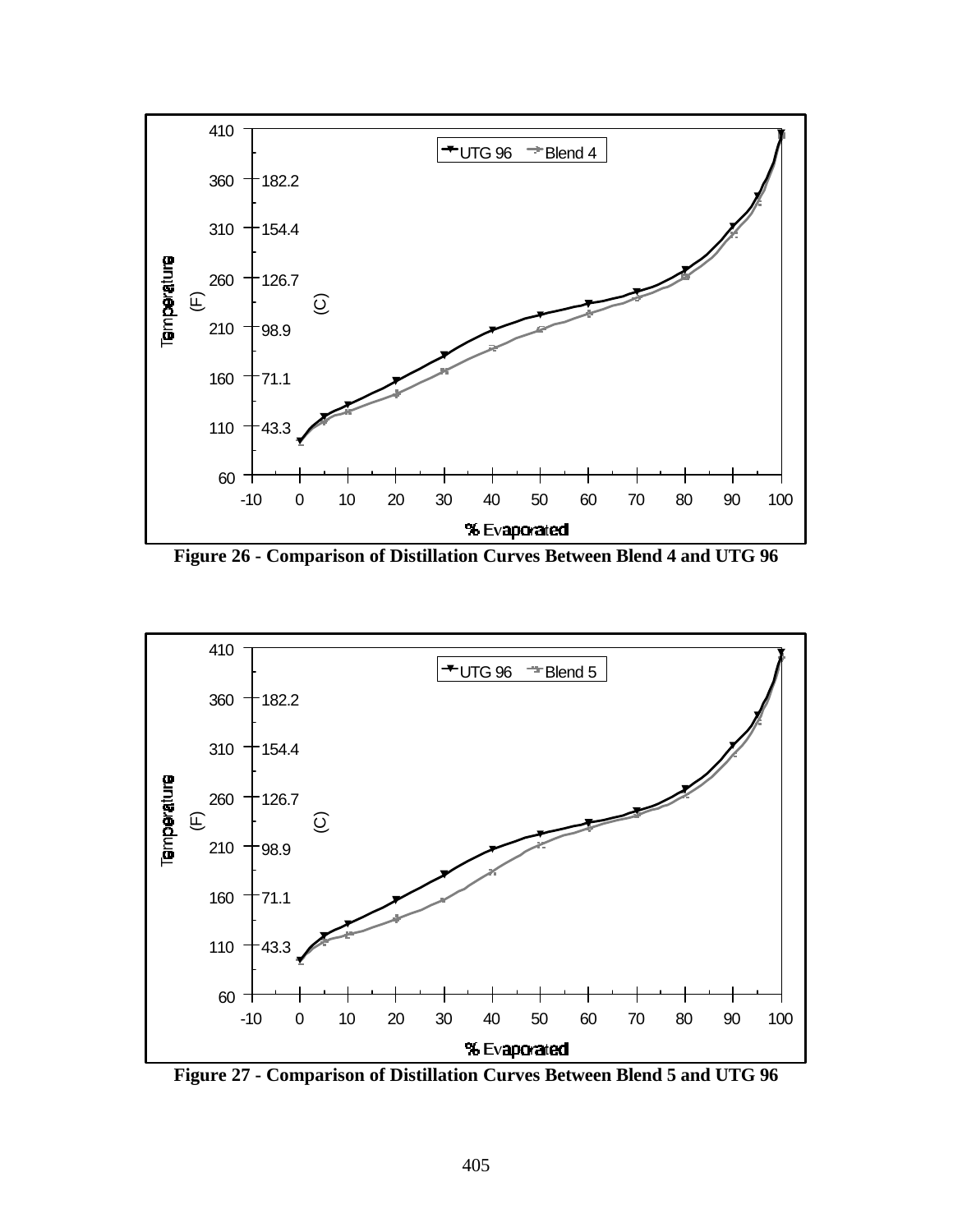

**Figure 28 - Comparison of Distillation Curves Between Blend 6 and UTG 96**



**Figure 29 - Comparison of the Area Under the Distillation Curve Between 0% and 60% Evaporated for the Blends and UTG 96**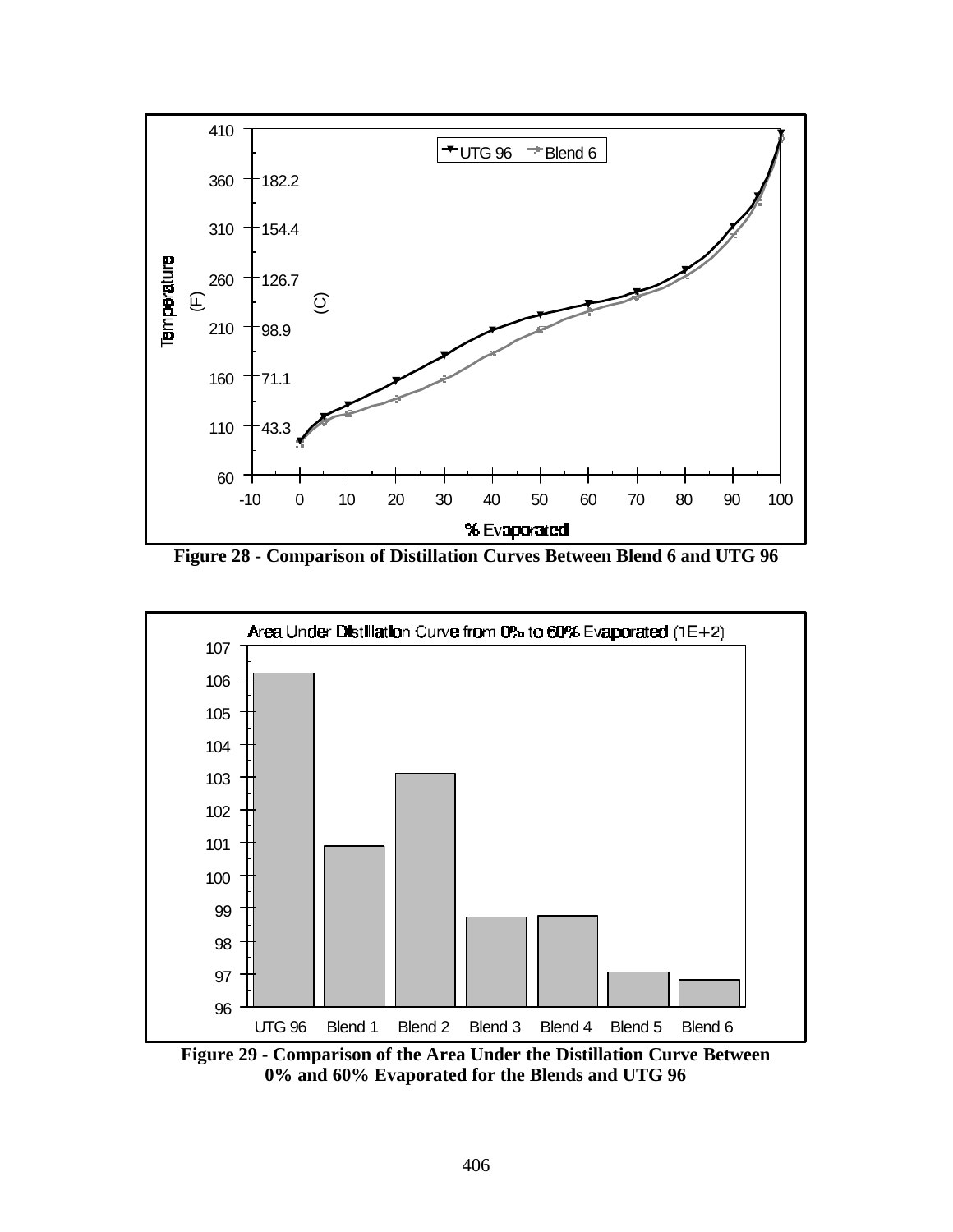## **Conclusions**

An experimental investigation of combustion characteristics of higher alcohols/gasoline (UTG 96) blends was conducted. A single-cylinder ASTM-CFR engine was instrumented and the necessary data acquisition and corresponding data reduction computer programs were developed and implemented. Comparisons of knock limits, best IMEP, and fuel characteristics between higher alcohol/gasoline blends and neat gasoline were made to determine the advantages and disadvantages of blending higher alcohols with gasoline. All tests were conducted on the single-cylinder Waukesha CFR engine at steady state conditions and stoichiometric air-to-fuel ratio. The knock limiting compression ratio (KLCR) was found at spark timings ranging from  $30^0$  before top dead center (BTDC) and  $5^0$  BTDC by increments of  $2.5^{\circ}$ , and the corresponding indicated mean effective pressures (IMEPs) at these points were recorded. The data show that for each fuel blend tested, the best IMEP occurred at a spark timing of  $5^0$  BTDC and the corresponding KLCR. In addition, the higher alcohol/gasoline blends show a much better resistance to knock than neat gasoline, as indicated by the knock resistance indicator (KRI) and the (RON+MON)/2 antiknock index. The overall ability of the blends to resist knock seems to be a function of the total oxygen content of the blend; the higher the oxygen content there is in the blend, the higher the knock resistance. Ignition delay and combustion interval data show that higher alcohol/gasoline blends tend to have faster flame speeds. Here again, the oxygen content plays a role since the higher oxygen content blends tended to have faster flame speeds than the lower oxygen content blends.

The other fuel parameters, RVP and distillation curve, are affected by the addition of alcohol to gasoline. The lower alcohols (methanol and ethanol) cause the most dramatic increase in RVP and the largest depression of the distillation curve. Addition of the higher alcohols (propanol, butanol, and pentanol) seemed to curb the effects of methanol and ethanol on RVP and distillation.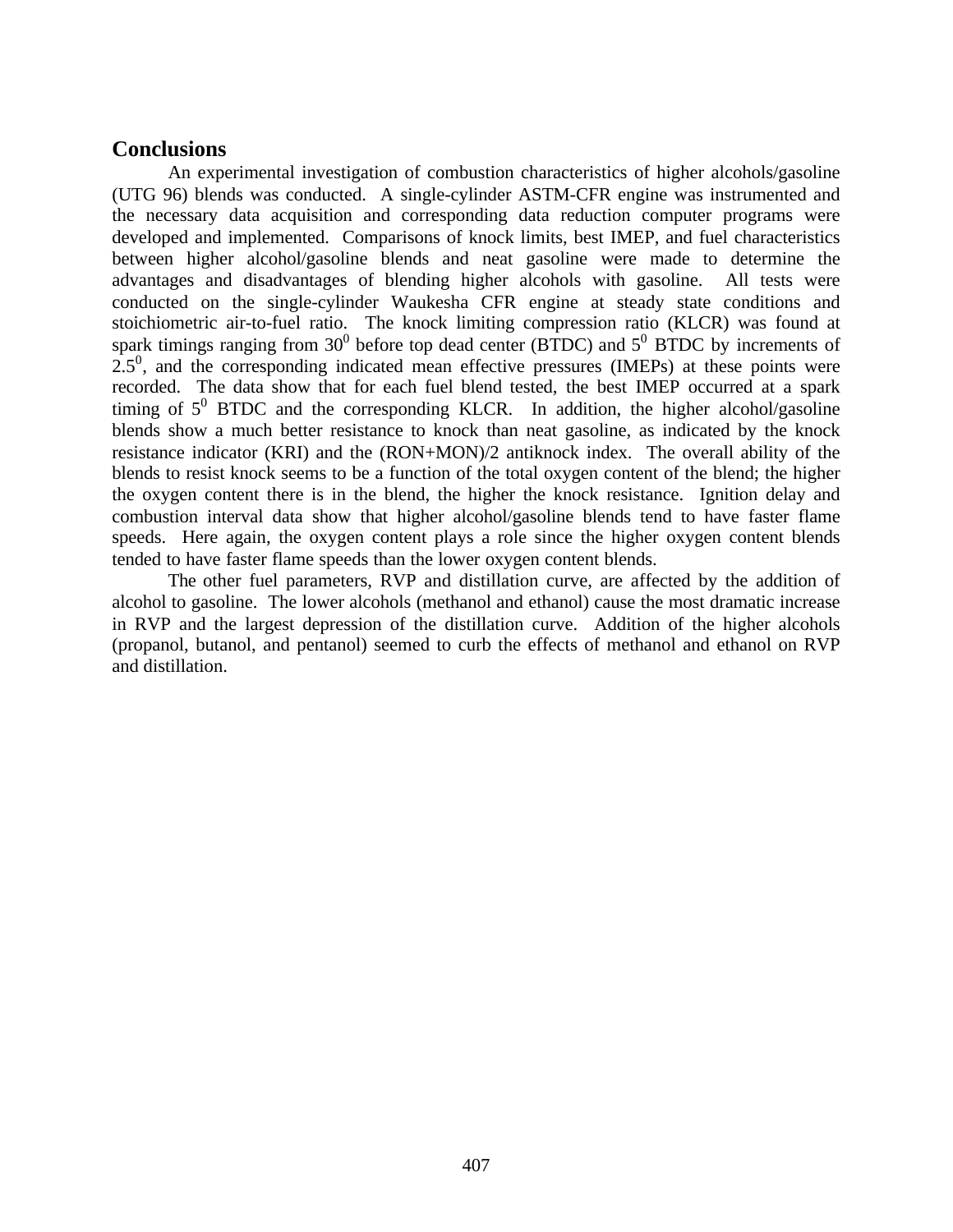#### **References**

- Bardon, M.F., Gardiner, D.P., and Rao, V.K., "Cold Starting Performance of Gasoline/Methanol M10 Blends in a Spark Ignition Engine", SAE Paper No. 85204, 1985
- Bata, R. M., Elrod, Alvon C., and Lewandowski, T. P., "Butanol as a Blending Agent with Gasoline for I.C. Engines," SAE Paper No. 890434, 1989.
- Brinkman, N. D., Galloupoulous, N. E., and Jackson, M. W., "Exhaust Emissions, Fuel Economy, and Driveability of Vehicles Fueled with Alcohol-Gasoline Blends," SAE Paper No. 750120, 1975.
- Chapra, Steven C., and Canale, Raymond P., Numerical Methods for Engineers, Second Edition, McGraw-Hill, Inc., 1988.
- Checkel, M. D., and Dale, J. D., "Computerized Knock Detection from Engine Pressure Records," SAE Paper No. 860028, 1986.
- Coordinating Research Council, Inc., "1982 CRC Fuel Rating Program: Road Octane Performance of Oxygenates in 1982 Model Cars," CRC Report Number 541, July 1985.
- Dean, John A., Lange's Handbook of Chemistry, 14th Edition, McGraw-Hill, Inc., New York, NY, 1992.
- Dorn, P., Maurao, A. M., and Herbstman, S., "The Properties and Performance of Modern Automotive Fuels," SAE Paper No. 861178, 1986.
- Ebersole, G. D., and Manning, F. S., "Engine Performance and Exhaust Emissions: Methanol versus Isooctane," SAE Paper No. 720692, 1972.
- Harrington, J. A., and Pilot, R. M., "Combustion and Emission Characteristics of Methanol," SAE Paper No. 750420, 1975.
- Heywood, John B., Internal Combustion Engine Fundamentals, McGraw-Hill, Inc., 1988.
- Hunwartzen, I., "Modification of CFR Test Engine Unit to Determine Octane Numbers of Pure Alcohols and Gasoline-Alcohol Blends," SAE Paper No. 820002, 1982.
- Martin II, Daniel W., "Combustion and Emissions Characteristics of Higher Alcohol/Gasoline Blends," Masters Thesis, West Virginia University, Department of Mechanical and Aerospace Engineering, 1997.
- Oppenheim, A. K., "The Knock Syndrome Its Cures and Its Victims," SAE Paper No. 841339, 1984.
- Patel, K. S., and Henein, N. A., "Burning Velocities in Methanol-Indolene Air Mixtures in a CFR Engine," SAE Paper No. 850111, 1985.